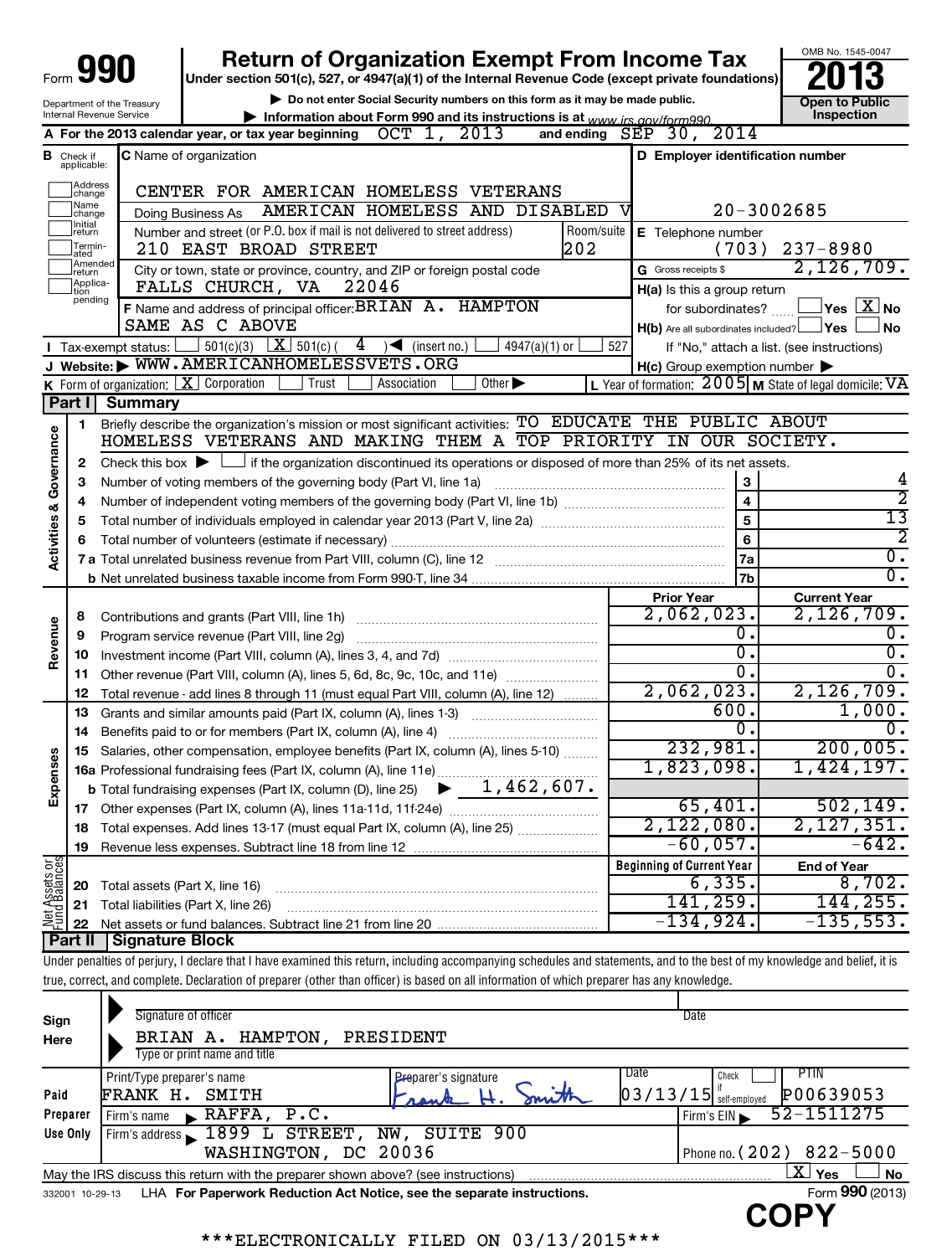|          | $20 - 3002685$<br>CENTER FOR AMERICAN HOMELESS VETERANS<br>Page 2<br>Form 990 (2013)                                                                                                                                                                                                                  |
|----------|-------------------------------------------------------------------------------------------------------------------------------------------------------------------------------------------------------------------------------------------------------------------------------------------------------|
|          | Part III   Statement of Program Service Accomplishments                                                                                                                                                                                                                                               |
| 1        | Briefly describe the organization's mission:                                                                                                                                                                                                                                                          |
|          | THE CENTER FOR AMERICAN HOMELESS VETERANS (CAHV) IS AN ADVOCACY                                                                                                                                                                                                                                       |
|          | ORGANIZATION THAT FULFILLS ITS MISSION BY EDUCATING THE AMERICAN                                                                                                                                                                                                                                      |
|          | PUBLIC ABOUT THE EXISTENCE OF HOMELESS VETERANS AND CREATING AWARENESS                                                                                                                                                                                                                                |
|          | OF SOLUTIONS THAT MOLDS PUBLIC POLICY TO GET THEM BACK INTO SOCIETY,                                                                                                                                                                                                                                  |
| 2        | Did the organization undertake any significant program services during the year which were not listed on                                                                                                                                                                                              |
|          | $\sqrt{}$ Yes $\sqrt{}\frac{\text{X}}{\text{N}}$ No<br>the prior Form 990 or 990-EZ?                                                                                                                                                                                                                  |
|          | If "Yes," describe these new services on Schedule O.                                                                                                                                                                                                                                                  |
| 3        | $ {\mathsf Y}_{\mathsf B} \mathsf E  \mathsf X  $ No<br>Did the organization cease conducting, or make significant changes in how it conducts, any program services?                                                                                                                                  |
|          | If "Yes," describe these changes on Schedule O.                                                                                                                                                                                                                                                       |
| 4        | Describe the organization's program service accomplishments for each of its three largest program services, as measured by expenses.                                                                                                                                                                  |
|          | Section 501(c)(3) and 501(c)(4) organizations are required to report the amount of grants and allocations to others, the total expenses, and                                                                                                                                                          |
|          | revenue, if any, for each program service reported.<br>$1,000.$ (Revenue \$<br>$\overline{259}$ , $022$ $\cdot$ including grants of \$<br>4a (Code:<br>) (Expenses \$                                                                                                                                 |
|          | PUBLISHING, PRINTING AND DISTRIBUTING THE NATIONWIDE PUBLICATION, THE                                                                                                                                                                                                                                 |
|          | VETERANS VISION. THE PUBLICATION FOCUSES THE EXPERIENCE AND DEDICATION                                                                                                                                                                                                                                |
|          | OF VETERANS AND LEADERS OF THE NATION ON THE CHALLENGES AND SOLUTIONS                                                                                                                                                                                                                                 |
|          | FOR AMERICAN VETERANS, ESPECIALLY THOSE RETURNING FROM WAR ZONES AND                                                                                                                                                                                                                                  |
|          | HOMELESS VETERANS. FEATURING OVER 20 ORIGINAL ARTICLES BY MEMBERS OF                                                                                                                                                                                                                                  |
|          | CONGRESS, THOUSANDS OF COPIES OF THE 40 PAGE FREE PUBLICATION WERE                                                                                                                                                                                                                                    |
|          | COPIES WERE DELIVERED BY MAIL, AT PUBLIC<br>DISTRIBUTED NATIONWIDE.                                                                                                                                                                                                                                   |
|          | EVENTS, TO EVERY HILL CONGRESSIONAL OFFICE AND DELIVERED TO VIRTUALLY                                                                                                                                                                                                                                 |
|          | EVERY DELEGATE HOTEL EVERYDAY DURING THE GOP NATIONAL CONVENTION IN                                                                                                                                                                                                                                   |
|          | TAMPA AND THE DEMOCRATIC NATIONAL CONVENTION IN CHARLOTTE.                                                                                                                                                                                                                                            |
|          | INFORMING THE CANDIDATES FOR FEDERAL OFFICE OF THE NEEDS OF AMERICAN<br>AND HOMELESS VETERANS AND URGING THEM TO MAKE VETERANS A HIGH PRIORITY<br>IN THEIR CAMPAIGN AND IN OFFICE IF THEY ARE ELECTED.                                                                                                |
|          |                                                                                                                                                                                                                                                                                                       |
|          | $114, 452$ . including grants of \$<br>4c (Code:<br>) (Expenses \$<br>) (Revenue \$<br>CONDUCTING A NATIONWIDE EARNED MEDIA CAMPAIGN. A SUSTAINED AND<br>CONTINUED FREE MEDIA CAMPAIGN NATIONWIDE, EMPLOYING RADIO INTERVIEWS<br>AND NEWS RELEASES TO INFORM THE PUBLIC ABOUT THE NEEDS AND SOLUTIONS |
|          | FOR HOMELESS VETERANS, TO GENERATE SUPPORT FOR LOCAL TRANSITIONAL<br>LEGISLATION PROVIDING SUPPORT FOR HOMELESS VETERANS.                                                                                                                                                                             |
|          | FACILITIES FOR HOMELESS VETERANS, BY DESCRIBING THEIR PROGRAMS AND TO<br>URGE THE PUBLIC TO CONTACT THEIR MEMBERS OF CONGRESS TO SUPPORT PENDING<br>Other program services (Describe in Schedule O.)<br>Expenses \$<br>including grants of \$<br>(Revenue \$                                          |
| 4d<br>4е | 602, 377.<br>Total program service expenses<br>Form 990 (2013)                                                                                                                                                                                                                                        |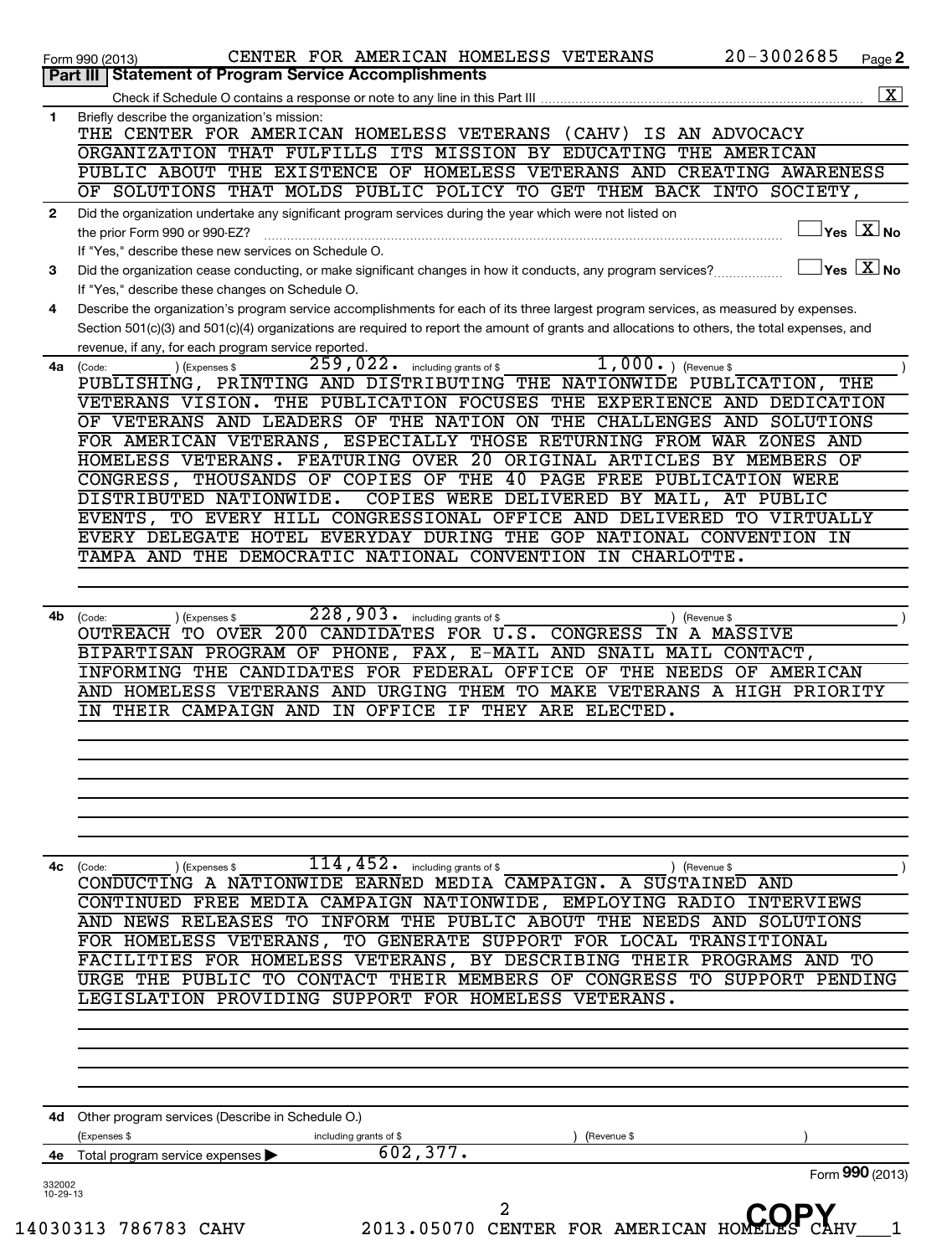14030313 786783 CAHV 2013.05070 CENTER FOR AMERICAN HOMELES CAHV\_\_\_1 <sup>3</sup> CENTER FOR AMERICAN HOMELES CAP

| Form 990 (2013) |                                                  | CENTER FOR AMERICAN HOMELESS VETERANS |  | $20 - 3002685$ | Page |
|-----------------|--------------------------------------------------|---------------------------------------|--|----------------|------|
|                 | <b>Part IV   Checklist of Required Schedules</b> |                                       |  |                |      |

|     |                                                                                                                                                                                                                                      |                     | Yes | No                      |
|-----|--------------------------------------------------------------------------------------------------------------------------------------------------------------------------------------------------------------------------------------|---------------------|-----|-------------------------|
| 1.  | Is the organization described in section $501(c)(3)$ or $4947(a)(1)$ (other than a private foundation)?                                                                                                                              |                     |     | х                       |
|     |                                                                                                                                                                                                                                      | 1<br>$\overline{2}$ |     | $\overline{\mathtt{x}}$ |
| 2   |                                                                                                                                                                                                                                      |                     |     |                         |
| 3   | Did the organization engage in direct or indirect political campaign activities on behalf of or in opposition to candidates for                                                                                                      |                     |     | x                       |
|     |                                                                                                                                                                                                                                      | 3                   |     |                         |
| 4   | Section 501(c)(3) organizations. Did the organization engage in lobbying activities, or have a section 501(h) election in effect                                                                                                     |                     |     |                         |
|     |                                                                                                                                                                                                                                      | 4                   |     |                         |
| 5   | Is the organization a section 501(c)(4), 501(c)(5), or 501(c)(6) organization that receives membership dues, assessments, or                                                                                                         |                     |     |                         |
|     |                                                                                                                                                                                                                                      | 5                   |     | x                       |
| 6   | Did the organization maintain any donor advised funds or any similar funds or accounts for which donors have the right to                                                                                                            |                     |     |                         |
|     | provide advice on the distribution or investment of amounts in such funds or accounts? If "Yes," complete Schedule D, Part I                                                                                                         | 6                   |     | x                       |
| 7   | Did the organization receive or hold a conservation easement, including easements to preserve open space,                                                                                                                            |                     |     |                         |
|     |                                                                                                                                                                                                                                      | $\overline{7}$      |     | x                       |
| 8   | Did the organization maintain collections of works of art, historical treasures, or other similar assets? If "Yes," complete                                                                                                         |                     |     |                         |
|     | Schedule D, Part III <b>Marting Community Contract Contract Contract Contract Contract Contract Contract Contract Contract Contract Contract Contract Contract Contract Contract Contract Contract Contract Contract Contract Co</b> | 8                   |     | x                       |
| 9   | Did the organization report an amount in Part X, line 21, for escrow or custodial account liability; serve as a custodian for                                                                                                        |                     |     |                         |
|     | amounts not listed in Part X; or provide credit counseling, debt management, credit repair, or debt negotiation services?                                                                                                            |                     |     |                         |
|     | If "Yes," complete Schedule D, Part IV                                                                                                                                                                                               | 9                   |     | x                       |
| 10  | Did the organization, directly or through a related organization, hold assets in temporarily restricted endowments, permanent                                                                                                        |                     |     |                         |
|     |                                                                                                                                                                                                                                      | 10                  |     | x                       |
| 11  | If the organization's answer to any of the following questions is "Yes," then complete Schedule D, Parts VI, VII, VIII, IX, or X                                                                                                     |                     |     |                         |
|     | as applicable.                                                                                                                                                                                                                       |                     |     |                         |
|     | a Did the organization report an amount for land, buildings, and equipment in Part X, line 10? If "Yes," complete Schedule D,                                                                                                        |                     |     |                         |
|     | Part VI                                                                                                                                                                                                                              | 11a                 | X   |                         |
|     | <b>b</b> Did the organization report an amount for investments - other securities in Part X, line 12 that is 5% or more of its total                                                                                                 |                     |     |                         |
|     |                                                                                                                                                                                                                                      | 11 <sub>b</sub>     |     | x                       |
|     | c Did the organization report an amount for investments - program related in Part X, line 13 that is 5% or more of its total                                                                                                         |                     |     |                         |
|     |                                                                                                                                                                                                                                      | 11c                 |     | x                       |
|     | d Did the organization report an amount for other assets in Part X, line 15 that is 5% or more of its total assets reported in                                                                                                       |                     |     |                         |
|     |                                                                                                                                                                                                                                      | 11d                 | х   |                         |
| е   |                                                                                                                                                                                                                                      | 11e                 |     | $\overline{\mathbf{x}}$ |
| f   | Did the organization's separate or consolidated financial statements for the tax year include a footnote that addresses                                                                                                              |                     |     |                         |
|     | the organization's liability for uncertain tax positions under FIN 48 (ASC 740)? If "Yes," complete Schedule D, Part X                                                                                                               | 11f                 |     | х                       |
|     | 12a Did the organization obtain separate, independent audited financial statements for the tax year? If "Yes," complete                                                                                                              |                     |     |                         |
|     | Schedule D, Parts XI and XII                                                                                                                                                                                                         | 12a                 | X   |                         |
|     | <b>b</b> Was the organization included in consolidated, independent audited financial statements for the tax year?                                                                                                                   |                     |     |                         |
|     | If "Yes," and if the organization answered "No" to line 12a, then completing Schedule D, Parts XI and XII is optional                                                                                                                | <b>12b</b>          |     | x                       |
| 13  |                                                                                                                                                                                                                                      | 13                  |     | $\overline{\textbf{x}}$ |
| 14a |                                                                                                                                                                                                                                      | 14a                 |     | $\overline{\textbf{X}}$ |
| b   | Did the organization have aggregate revenues or expenses of more than \$10,000 from grantmaking, fundraising, business,                                                                                                              |                     |     |                         |
|     | investment, and program service activities outside the United States, or aggregate foreign investments valued at \$100,000                                                                                                           |                     |     |                         |
|     |                                                                                                                                                                                                                                      | 14b                 |     | x                       |
| 15  | Did the organization report on Part IX, column (A), line 3, more than \$5,000 of grants or other assistance to or for any                                                                                                            |                     |     |                         |
|     |                                                                                                                                                                                                                                      | 15                  |     | x                       |
| 16  | Did the organization report on Part IX, column (A), line 3, more than \$5,000 of aggregate grants or other assistance to                                                                                                             |                     |     |                         |
|     |                                                                                                                                                                                                                                      | 16                  |     | x                       |
| 17  | Did the organization report a total of more than \$15,000 of expenses for professional fundraising services on Part IX,                                                                                                              |                     |     |                         |
|     |                                                                                                                                                                                                                                      | 17                  | X   |                         |
| 18  | Did the organization report more than \$15,000 total of fundraising event gross income and contributions on Part VIII, lines                                                                                                         |                     |     |                         |
|     |                                                                                                                                                                                                                                      | 18                  |     | х                       |
| 19  | Did the organization report more than \$15,000 of gross income from gaming activities on Part VIII, line 9a? If "Yes,"                                                                                                               |                     |     |                         |
|     |                                                                                                                                                                                                                                      | 19                  |     | х                       |
| 20a |                                                                                                                                                                                                                                      | 20a                 |     | х                       |
|     |                                                                                                                                                                                                                                      | 20 <sub>b</sub>     |     |                         |

Form (2013) **990**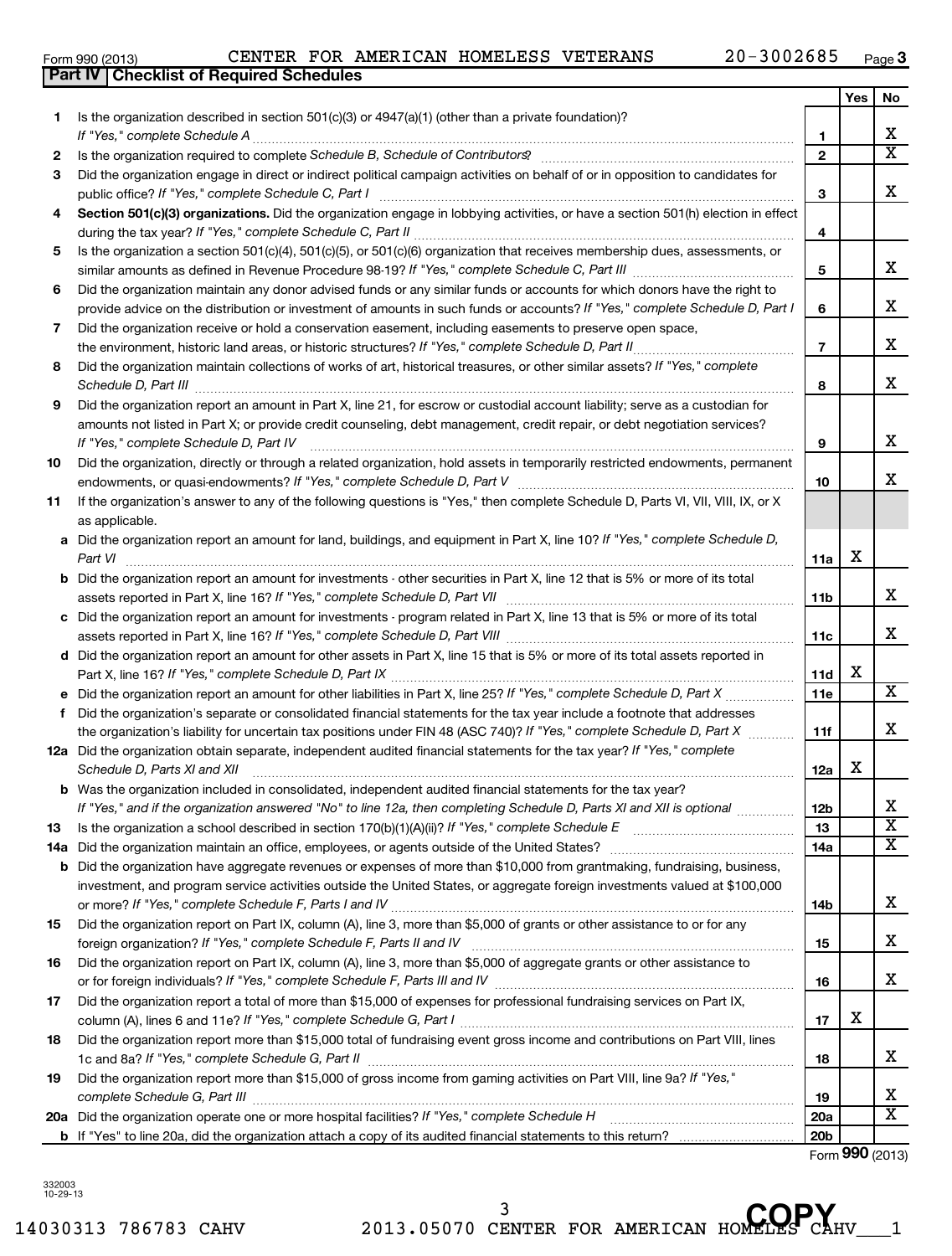14030313 786783 CAHV 2013.05070 CENTER FOR AMERICAN HOMELES CAHV\_\_\_1 <sup>4</sup> CENTER FOR AMERICAN HOMELES CAP

|    | b Is the organization aware that it engaged in an excess benefit transaction with a disqualified person in a prior year, and        |
|----|-------------------------------------------------------------------------------------------------------------------------------------|
|    | that the transaction has not been reported on any of the organization's prior Forms 990 or 990-EZ? If "Yes," complete               |
|    | Schedule L, Part I                                                                                                                  |
|    | Did the organization report any amount on Part X, line 5, 6, or 22 for receivables from or payables to any current or               |
|    | former officers, directors, trustees, key employees, highest compensated employees, or disqualified persons? If so,                 |
|    | complete Schedule L, Part II                                                                                                        |
|    | Did the organization provide a grant or other assistance to an officer, director, trustee, key employee, substantial                |
|    | contributor or employee thereof, a grant selection committee member, or to a 35% controlled entity or family member                 |
|    | of any of these persons? If "Yes," complete Schedule L, Part III                                                                    |
|    | Was the organization a party to a business transaction with one of the following parties (see Schedule L, Part IV                   |
|    | instructions for applicable filing thresholds, conditions, and exceptions):                                                         |
|    | a A current or former officer, director, trustee, or key employee? If "Yes," complete Schedule L, Part IV                           |
|    | <b>b</b> A family member of a current or former officer, director, trustee, or key employee? If "Yes," complete Schedule L, Part IV |
|    | c An entity of which a current or former officer, director, trustee, or key employee (or a family member thereof) was an officer,   |
|    | director, trustee, or direct or indirect owner? If "Yes," complete Schedule L, Part IV                                              |
|    | Did the organization receive more than \$25,000 in non-cash contributions? If "Yes," complete Schedule M                            |
|    | Did the organization receive contributions of art, historical treasures, or other similar assets, or qualified conservation         |
|    |                                                                                                                                     |
|    | Did the organization liquidate, terminate, or dissolve and cease operations?                                                        |
|    |                                                                                                                                     |
|    | Did the organization sell, exchange, dispose of, or transfer more than 25% of its net assets? If "Yes," complete                    |
|    | Schedule N, Part II                                                                                                                 |
|    | Did the organization own 100% of an entity disregarded as separate from the organization under Regulations                          |
|    | sections 301.7701-2 and 301.7701-3? If "Yes," complete Schedule R, Part I                                                           |
|    | Was the organization related to any tax-exempt or taxable entity? If "Yes," complete Schedule R, Part II, III, or IV, and           |
|    | Part V, line 1                                                                                                                      |
| ĭа | Did the organization have a controlled entity within the meaning of section 512(b)(13)?                                             |
|    | <b>b</b> If "Yes" to line 35a, did the organization receive any payment from or engage in any transaction with a controlled entity  |
|    |                                                                                                                                     |
|    | Section 501(c)(3) organizations. Did the organization make any transfers to an exempt non-charitable related organization?          |
|    |                                                                                                                                     |
|    | Did the organization conduct more than 5% of its activities through an entity that is not a related organization                    |
|    | and that is treated as a partnership for federal income tax purposes? If "Yes," complete Schedule R, Part VI                        |
|    | Did the organization complete Schedule O and provide explanations in Schedule O for Part VI, lines 11b and 19?                      |

**Note.**  All Form 990 filers are required to complete Schedule O

*(continued)* **Part IV Checklist of Required Schedules** Form 990 (2013)  $\begin{array}{cccc} \text{CENTER} & \text{FOR AMERICAN HOMELESS} & \text{VETERANS} \end{array}$  20-3002685  $\begin{array}{cccc} \text{Page} & \text{Page} \end{array}$ 

*If "Yes," complete Schedule I, Parts I and II* government on Part IX, column (A), line 1? ~~~~~~~~~~~~~~~~~~

Did the organization report more than \$5,000 of grants or other assistance to individuals in the United States on Part IX.

Did the organization answer "Yes" to Part VII, Section A, line 3, 4, or 5 about compensation of the organization's current

*If "Yes," complete Schedule I, Parts I and III* column (A), line 2? ~~~~~~~~~~~~~~~~~~~~~~~~~~~~~~

*Schedule J* ~~~~~~~~~~~~~~~~~~~~~~~~~~~~~~~~~~~~~~~~~~~~~~~~~~~~~~~~

**24 a** Did the organization have a tax-exempt bond issue with an outstanding principal amount of more than \$100,000 as of the

last day of the year, that was issued after December 31, 2002? If "Yes," answer lines 24b through 24d and complete *Schedule K. If "No", go to line 25a* ~~~~~~~~~~~~~~~~~~~~~~~~~~~~~~~~~~~~~~~~~~~~

and former officers, directors, trustees, key employees, and highest compensated employees? If "Yes," complete

Did the organization report more than \$5,000 of grants or other assistance to any domestic organization or

**b** Did the organization invest any proceeds of tax-exempt bonds beyond a temporary period exception? \_\_\_\_\_\_\_\_\_\_\_\_\_\_\_\_ **c** Did the organization maintain an escrow account other than a refunding escrow at any time during the year to defease

**d** Did the organization act as an "on behalf of" issuer for bonds outstanding at any time during the year? ~~~~~~~~~~~

*If "Yes," complete Schedule L, Part I* disqualified person during the year? ~~~~~~~~~~~~~~~~~~~~~~~~~

any tax-exempt bonds? ~~~~~~~~~~~~~~~~~~~~~~~~~~~~~~~~~~~~~~~~~~~~~~~~~~

**25 a Section 501(c)(3) and 501(c)(4) organizations.**  Did the organization engage in an excess benefit transaction with a

| (2013) | C1 |
|--------|----|
|        |    |

**21**

**22**

**23**

**26**

**27**

**28**

**29 30**

**31**

**32**

**33**

**34**

**35 a**

**36**

**37**

**38**

**4**

**21**

**22**

**23**

**24a 24b**

**24c 24d**

**25a**

**25b**

**26**

**27**

**28a 28b**

**28c 29**

**30**

**31**

**32**

**33**

**34 35a**

**35b**

**36**

**37**

**38**

Form (2013) **990**

X

Yes No

X

X

X

X

X

X

X

X

X  $\overline{\text{x}}$ 

X  $\overline{\text{x}}$ 

X

X

X

X

X  $\overline{\text{x}}$ 

X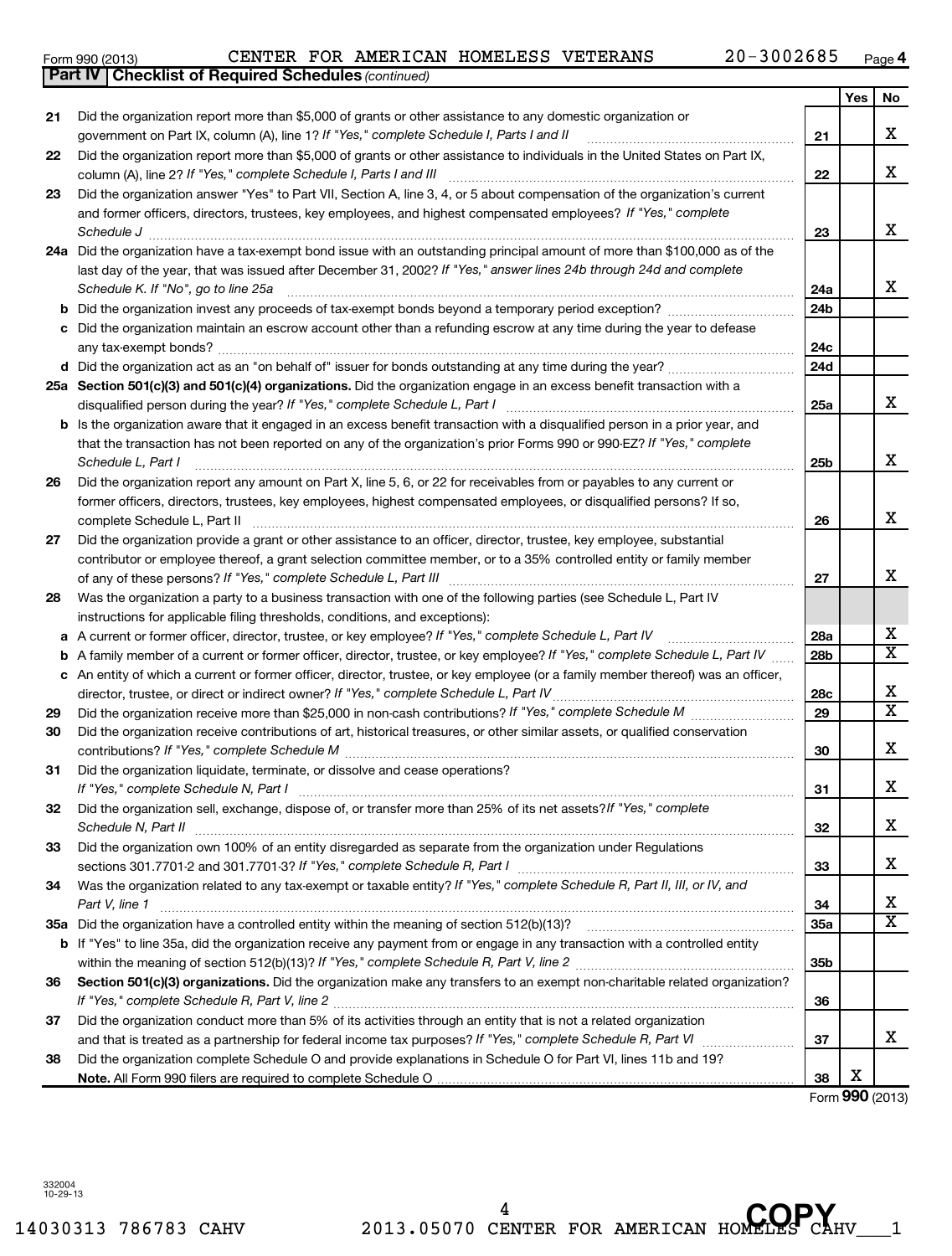|     |                                                                                                                                                                                                               |                 |  |                 | Yes | No                         |  |  |  |  |
|-----|---------------------------------------------------------------------------------------------------------------------------------------------------------------------------------------------------------------|-----------------|--|-----------------|-----|----------------------------|--|--|--|--|
|     |                                                                                                                                                                                                               | 1a              |  |                 |     |                            |  |  |  |  |
|     | <b>b</b> Enter the number of Forms W-2G included in line 1a. Enter -0- if not applicable <i>manumumum</i>                                                                                                     | 1b              |  |                 |     |                            |  |  |  |  |
|     | c Did the organization comply with backup withholding rules for reportable payments to vendors and reportable gaming                                                                                          |                 |  |                 |     |                            |  |  |  |  |
|     |                                                                                                                                                                                                               |                 |  |                 |     |                            |  |  |  |  |
|     | 2a Enter the number of employees reported on Form W-3, Transmittal of Wage and Tax Statements,                                                                                                                |                 |  |                 |     |                            |  |  |  |  |
|     | 13<br>2a<br>filed for the calendar year ending with or within the year covered by this return                                                                                                                 |                 |  |                 |     |                            |  |  |  |  |
|     | <b>b</b> If at least one is reported on line 2a, did the organization file all required federal employment tax returns?                                                                                       |                 |  | 2b              | Х   |                            |  |  |  |  |
|     | <b>Note.</b> If the sum of lines 1a and 2a is greater than 250, you may be required to e-file (see instructions)                                                                                              |                 |  |                 |     |                            |  |  |  |  |
|     | 3a Did the organization have unrelated business gross income of \$1,000 or more during the year?                                                                                                              |                 |  | 3a              |     | х                          |  |  |  |  |
|     | <b>b</b> If "Yes," has it filed a Form 990-T for this year? If "No," to line 3b, provide an explanation in Schedule O                                                                                         |                 |  | 3b              |     |                            |  |  |  |  |
|     | 4a At any time during the calendar year, did the organization have an interest in, or a signature or other authority over, a                                                                                  |                 |  |                 |     |                            |  |  |  |  |
|     | financial account in a foreign country (such as a bank account, securities account, or other financial account)?                                                                                              |                 |  | 4a              |     | х                          |  |  |  |  |
|     | <b>b</b> If "Yes," enter the name of the foreign country: $\blacktriangleright$                                                                                                                               |                 |  |                 |     |                            |  |  |  |  |
|     | See instructions for filing requirements for Form TD F 90-22.1, Report of Foreign Bank and Financial Accounts.                                                                                                |                 |  |                 |     |                            |  |  |  |  |
|     |                                                                                                                                                                                                               |                 |  | 5а              |     | х<br>$\overline{\text{x}}$ |  |  |  |  |
|     |                                                                                                                                                                                                               |                 |  | 5b              |     |                            |  |  |  |  |
|     |                                                                                                                                                                                                               |                 |  | 5c              |     |                            |  |  |  |  |
|     | 6a Does the organization have annual gross receipts that are normally greater than \$100,000, and did the organization solicit<br>any contributions that were not tax deductible as charitable contributions? |                 |  | 6a              | х   |                            |  |  |  |  |
|     | b If "Yes," did the organization include with every solicitation an express statement that such contributions or gifts                                                                                        |                 |  |                 |     |                            |  |  |  |  |
|     | were not tax deductible?                                                                                                                                                                                      |                 |  | 6b              | х   |                            |  |  |  |  |
| 7   | Organizations that may receive deductible contributions under section 170(c).                                                                                                                                 |                 |  |                 |     |                            |  |  |  |  |
| a   | Did the organization receive a payment in excess of \$75 made partly as a contribution and partly for goods and services provided to the payor?                                                               |                 |  | 7a              |     | x                          |  |  |  |  |
|     |                                                                                                                                                                                                               |                 |  | 7b              |     |                            |  |  |  |  |
|     | c Did the organization sell, exchange, or otherwise dispose of tangible personal property for which it was required                                                                                           |                 |  |                 |     |                            |  |  |  |  |
|     | to file Form 8282?                                                                                                                                                                                            |                 |  |                 |     |                            |  |  |  |  |
|     | d If "Yes," indicate the number of Forms 8282 filed during the year manufactured in the set of the number of Forms 8282 filed during the year                                                                 | 7d              |  |                 |     |                            |  |  |  |  |
|     | e Did the organization receive any funds, directly or indirectly, to pay premiums on a personal benefit contract?                                                                                             |                 |  | 7e              |     | х                          |  |  |  |  |
| f.  | Did the organization, during the year, pay premiums, directly or indirectly, on a personal benefit contract?                                                                                                  |                 |  | 7f              |     | $\overline{\textbf{x}}$    |  |  |  |  |
| g   | If the organization received a contribution of qualified intellectual property, did the organization file Form 8899 as required?                                                                              |                 |  | 7g              |     |                            |  |  |  |  |
|     | h If the organization received a contribution of cars, boats, airplanes, or other vehicles, did the organization file a Form 1098-C?                                                                          |                 |  | 7h              |     |                            |  |  |  |  |
| 8   | Sponsoring organizations maintaining donor advised funds and section $509(a)(3)$ supporting organizations. Did the supporting                                                                                 |                 |  |                 |     |                            |  |  |  |  |
|     | organization, or a donor advised fund maintained by a sponsoring organization, have excess business holdings at any time during the year?                                                                     |                 |  | 8               |     |                            |  |  |  |  |
| 9   | Sponsoring organizations maintaining donor advised funds.                                                                                                                                                     |                 |  |                 |     |                            |  |  |  |  |
|     |                                                                                                                                                                                                               |                 |  | 9а              |     |                            |  |  |  |  |
|     |                                                                                                                                                                                                               |                 |  | 9b              |     |                            |  |  |  |  |
| 10  | Section 501(c)(7) organizations. Enter:                                                                                                                                                                       | 10a             |  |                 |     |                            |  |  |  |  |
| а   | <b>b</b> Gross receipts, included on Form 990, Part VIII, line 12, for public use of club facilities                                                                                                          | 10 <sub>b</sub> |  |                 |     |                            |  |  |  |  |
| 11. | Section 501(c)(12) organizations. Enter:                                                                                                                                                                      |                 |  |                 |     |                            |  |  |  |  |
|     |                                                                                                                                                                                                               | 11a             |  |                 |     |                            |  |  |  |  |
|     | b Gross income from other sources (Do not net amounts due or paid to other sources against                                                                                                                    |                 |  |                 |     |                            |  |  |  |  |
|     | amounts due or received from them.)                                                                                                                                                                           | 11 <sub>b</sub> |  |                 |     |                            |  |  |  |  |
|     | 12a Section 4947(a)(1) non-exempt charitable trusts. Is the organization filing Form 990 in lieu of Form 1041?                                                                                                |                 |  |                 |     |                            |  |  |  |  |
|     | 12 <sub>b</sub><br><b>b</b> If "Yes," enter the amount of tax-exempt interest received or accrued during the year                                                                                             |                 |  |                 |     |                            |  |  |  |  |
| 13  | Section 501(c)(29) qualified nonprofit health insurance issuers.                                                                                                                                              |                 |  |                 |     |                            |  |  |  |  |
|     |                                                                                                                                                                                                               |                 |  | 13a             |     |                            |  |  |  |  |
|     | Note. See the instructions for additional information the organization must report on Schedule O.                                                                                                             |                 |  |                 |     |                            |  |  |  |  |
|     | <b>b</b> Enter the amount of reserves the organization is required to maintain by the states in which the                                                                                                     |                 |  |                 |     |                            |  |  |  |  |
|     |                                                                                                                                                                                                               | 13b             |  |                 |     |                            |  |  |  |  |
|     |                                                                                                                                                                                                               | 13 <sub>c</sub> |  |                 |     |                            |  |  |  |  |
|     | 14a Did the organization receive any payments for indoor tanning services during the tax year?                                                                                                                |                 |  | 14a             |     | X                          |  |  |  |  |
|     |                                                                                                                                                                                                               |                 |  | 14 <sub>b</sub> |     |                            |  |  |  |  |

14030313 786783 CAHV 2013.05070 CENTER FOR AMERICAN HOMELES CAHV\_\_\_1 **COPY**5

| Form 990 (2013) |                                                                         |  |  | CENTER FOR AMERICAN HOMELESS VETERANS | 20-3002685 | Page |
|-----------------|-------------------------------------------------------------------------|--|--|---------------------------------------|------------|------|
|                 | <b>Part V</b> Statements Regarding Other IRS Filings and Tax Compliance |  |  |                                       |            |      |

Check if Schedule O contains a response or note to any line in this Part V

**5**

 $\sim$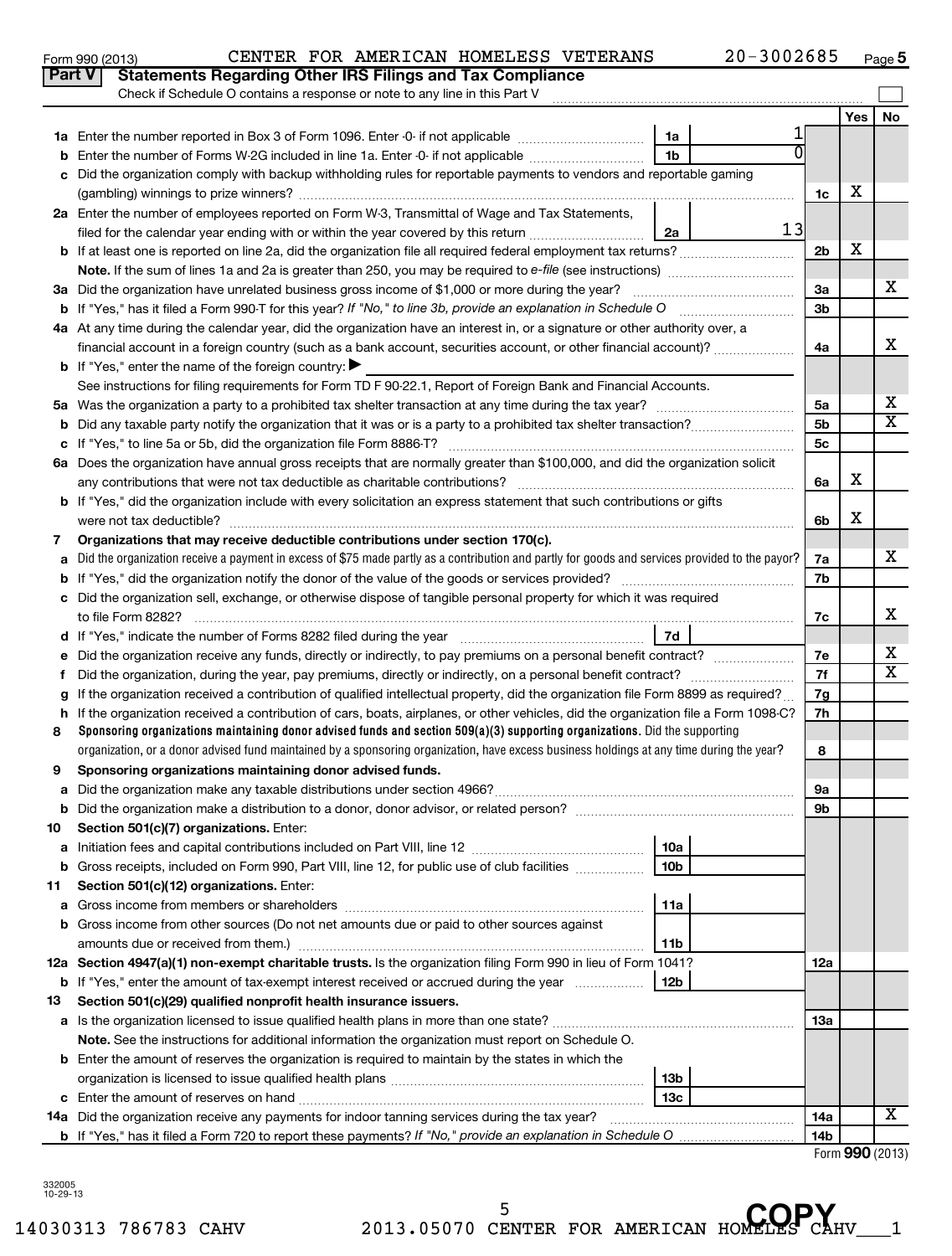### Form 990 (2013)  $\begin{array}{cccc} \text{CENTER} & \text{FOR AMERICAN HOMELESS} & \text{VETERANS} \end{array}$  20-3002685  $\begin{array}{cccc} \text{Page} & \text{Page} \end{array}$

**6**

| <b>rt VI   Governance, Management, and Disclosure</b> For each "Yes" response to lines 2 through 7b below, and for a "No" response |  |  |  |
|------------------------------------------------------------------------------------------------------------------------------------|--|--|--|
| to line 8a, 8b, or 10b below, describe the circumstances, processes, or changes in Schedule O. See instructions.                   |  |  |  |

### Check if Schedule O contains a response or note to any line in this Part VI **Section A. Governing Body and Management**  $\lfloor x \rfloor$

|          |                                                                                                                                                                                                                |                               |                 | Yes | No              |  |  |  |  |  |  |
|----------|----------------------------------------------------------------------------------------------------------------------------------------------------------------------------------------------------------------|-------------------------------|-----------------|-----|-----------------|--|--|--|--|--|--|
|          | 1a Enter the number of voting members of the governing body at the end of the tax year                                                                                                                         | 1a                            |                 |     |                 |  |  |  |  |  |  |
|          | If there are material differences in voting rights among members of the governing body, or if the governing                                                                                                    |                               |                 |     |                 |  |  |  |  |  |  |
|          | body delegated broad authority to an executive committee or similar committee, explain in Schedule O.                                                                                                          |                               |                 |     |                 |  |  |  |  |  |  |
| b        | Enter the number of voting members included in line 1a, above, who are independent                                                                                                                             | 1b                            |                 |     |                 |  |  |  |  |  |  |
| 2        | Did any officer, director, trustee, or key employee have a family relationship or a business relationship with any other                                                                                       |                               |                 |     |                 |  |  |  |  |  |  |
|          | officer, director, trustee, or key employee?                                                                                                                                                                   |                               | $\mathbf{2}$    |     | х               |  |  |  |  |  |  |
| 3        | Did the organization delegate control over management duties customarily performed by or under the direct supervision                                                                                          |                               |                 |     | х               |  |  |  |  |  |  |
|          |                                                                                                                                                                                                                |                               |                 |     |                 |  |  |  |  |  |  |
| 4        | Did the organization make any significant changes to its governing documents since the prior Form 990 was filed?                                                                                               |                               |                 |     |                 |  |  |  |  |  |  |
| 5        |                                                                                                                                                                                                                |                               | 5<br>6          |     | х<br>х          |  |  |  |  |  |  |
| 6        |                                                                                                                                                                                                                |                               |                 |     |                 |  |  |  |  |  |  |
| 7а       | Did the organization have members, stockholders, or other persons who had the power to elect or appoint one or                                                                                                 |                               |                 |     |                 |  |  |  |  |  |  |
|          |                                                                                                                                                                                                                |                               | 7a              |     | х               |  |  |  |  |  |  |
|          | <b>b</b> Are any governance decisions of the organization reserved to (or subject to approval by) members, stockholders, or                                                                                    |                               |                 |     |                 |  |  |  |  |  |  |
|          | persons other than the governing body?                                                                                                                                                                         |                               | 7b              |     | х               |  |  |  |  |  |  |
| 8        | Did the organization contemporaneously document the meetings held or written actions undertaken during the year by the following:                                                                              |                               |                 |     |                 |  |  |  |  |  |  |
| а        |                                                                                                                                                                                                                |                               | 8а              | х   |                 |  |  |  |  |  |  |
| b        |                                                                                                                                                                                                                |                               | 8b              | х   |                 |  |  |  |  |  |  |
| 9        | Is there any officer, director, trustee, or key employee listed in Part VII, Section A, who cannot be reached at the                                                                                           |                               | 9               |     | х               |  |  |  |  |  |  |
|          | organization's mailing address? If "Yes," provide the names and addresses in Schedule O<br>Section B. Policies (This Section B requests information about policies not required by the Internal Revenue Code.) |                               |                 |     |                 |  |  |  |  |  |  |
|          |                                                                                                                                                                                                                |                               |                 | Yes |                 |  |  |  |  |  |  |
|          |                                                                                                                                                                                                                |                               | 10a             |     | No<br>х         |  |  |  |  |  |  |
|          | <b>b</b> If "Yes," did the organization have written policies and procedures governing the activities of such chapters, affiliates,                                                                            |                               |                 |     |                 |  |  |  |  |  |  |
|          |                                                                                                                                                                                                                |                               | 10 <sub>b</sub> |     |                 |  |  |  |  |  |  |
|          | 11a Has the organization provided a complete copy of this Form 990 to all members of its governing body before filing the form?                                                                                |                               | 11a             | х   |                 |  |  |  |  |  |  |
| b        | Describe in Schedule O the process, if any, used by the organization to review this Form 990.                                                                                                                  |                               |                 |     |                 |  |  |  |  |  |  |
| 12a      | Did the organization have a written conflict of interest policy? If "No," go to line 13                                                                                                                        |                               | 12a             | х   |                 |  |  |  |  |  |  |
| b        | Were officers, directors, or trustees, and key employees required to disclose annually interests that could give rise to conflicts?                                                                            |                               | 12 <sub>b</sub> | х   |                 |  |  |  |  |  |  |
| с        | Did the organization regularly and consistently monitor and enforce compliance with the policy? If "Yes," describe                                                                                             |                               |                 |     |                 |  |  |  |  |  |  |
|          | in Schedule O how this was done <i>manufacture content of the set of the set of the set of the set of the set of t</i>                                                                                         |                               | 12c             | х   |                 |  |  |  |  |  |  |
| 13       |                                                                                                                                                                                                                |                               | 13              | х   |                 |  |  |  |  |  |  |
| 14       | Did the organization have a written document retention and destruction policy? [11] manufaction manufaction in                                                                                                 |                               | 14              | х   |                 |  |  |  |  |  |  |
| 15       | Did the process for determining compensation of the following persons include a review and approval by independent                                                                                             |                               |                 |     |                 |  |  |  |  |  |  |
|          | persons, comparability data, and contemporaneous substantiation of the deliberation and decision?                                                                                                              |                               |                 |     |                 |  |  |  |  |  |  |
|          |                                                                                                                                                                                                                |                               | 15a             | х   |                 |  |  |  |  |  |  |
|          |                                                                                                                                                                                                                |                               | 15 <sub>b</sub> |     | х               |  |  |  |  |  |  |
|          | If "Yes" to line 15a or 15b, describe the process in Schedule O (see instructions).                                                                                                                            |                               |                 |     |                 |  |  |  |  |  |  |
|          | <b>16a</b> Did the organization invest in, contribute assets to, or participate in a joint venture or similar arrangement with a                                                                               |                               |                 |     |                 |  |  |  |  |  |  |
|          | taxable entity during the year?                                                                                                                                                                                |                               | <b>16a</b>      |     | х               |  |  |  |  |  |  |
|          | b If "Yes," did the organization follow a written policy or procedure requiring the organization to evaluate its participation                                                                                 |                               |                 |     |                 |  |  |  |  |  |  |
|          | in joint venture arrangements under applicable federal tax law, and take steps to safeguard the organization's                                                                                                 |                               |                 |     |                 |  |  |  |  |  |  |
|          | exempt status with respect to such arrangements?<br><b>Section C. Disclosure</b>                                                                                                                               |                               | 16 <sub>b</sub> |     |                 |  |  |  |  |  |  |
|          | List the states with which a copy of this Form 990 is required to be filed $\blacktriangleright$ AL, AK, AR, CA, CO, CT, FL, GA, HI, IL, IA, KS                                                                |                               |                 |     |                 |  |  |  |  |  |  |
| 17<br>18 | Section 6104 requires an organization to make its Forms 1023 (or 1024 if applicable), 990, and 990-T (Section 501(c)(3)s only) available                                                                       |                               |                 |     |                 |  |  |  |  |  |  |
|          | for public inspection. Indicate how you made these available. Check all that apply.                                                                                                                            |                               |                 |     |                 |  |  |  |  |  |  |
|          | $\lfloor \underline{X} \rfloor$ Upon request<br>Another's website<br>Own website                                                                                                                               | Other (explain in Schedule O) |                 |     |                 |  |  |  |  |  |  |
| 19       | Describe in Schedule O whether (and if so, how), the organization made its governing documents, conflict of interest policy, and financial                                                                     |                               |                 |     |                 |  |  |  |  |  |  |
|          | statements available to the public during the tax year.                                                                                                                                                        |                               |                 |     |                 |  |  |  |  |  |  |
| 20       | State the name, physical address, and telephone number of the person who possesses the books and records of the organization:                                                                                  |                               |                 |     |                 |  |  |  |  |  |  |
|          | CHRISTOPHER MADISON - (703) 237-8980                                                                                                                                                                           |                               |                 |     |                 |  |  |  |  |  |  |
|          | 210 EAST BROAD STREET, NO. 202, FALLS CHURCH, VA                                                                                                                                                               | 22046                         |                 |     |                 |  |  |  |  |  |  |
|          | SEE SCHEDULE O FOR FULL LIST OF STATES<br>332006 10-29-13                                                                                                                                                      |                               |                 |     | Form 990 (2013) |  |  |  |  |  |  |
|          | 6                                                                                                                                                                                                              |                               |                 |     |                 |  |  |  |  |  |  |
|          | 030313 786783 CAHV<br>2013.05070 CENTER FOR AMERICAN HOME                                                                                                                                                      |                               |                 |     |                 |  |  |  |  |  |  |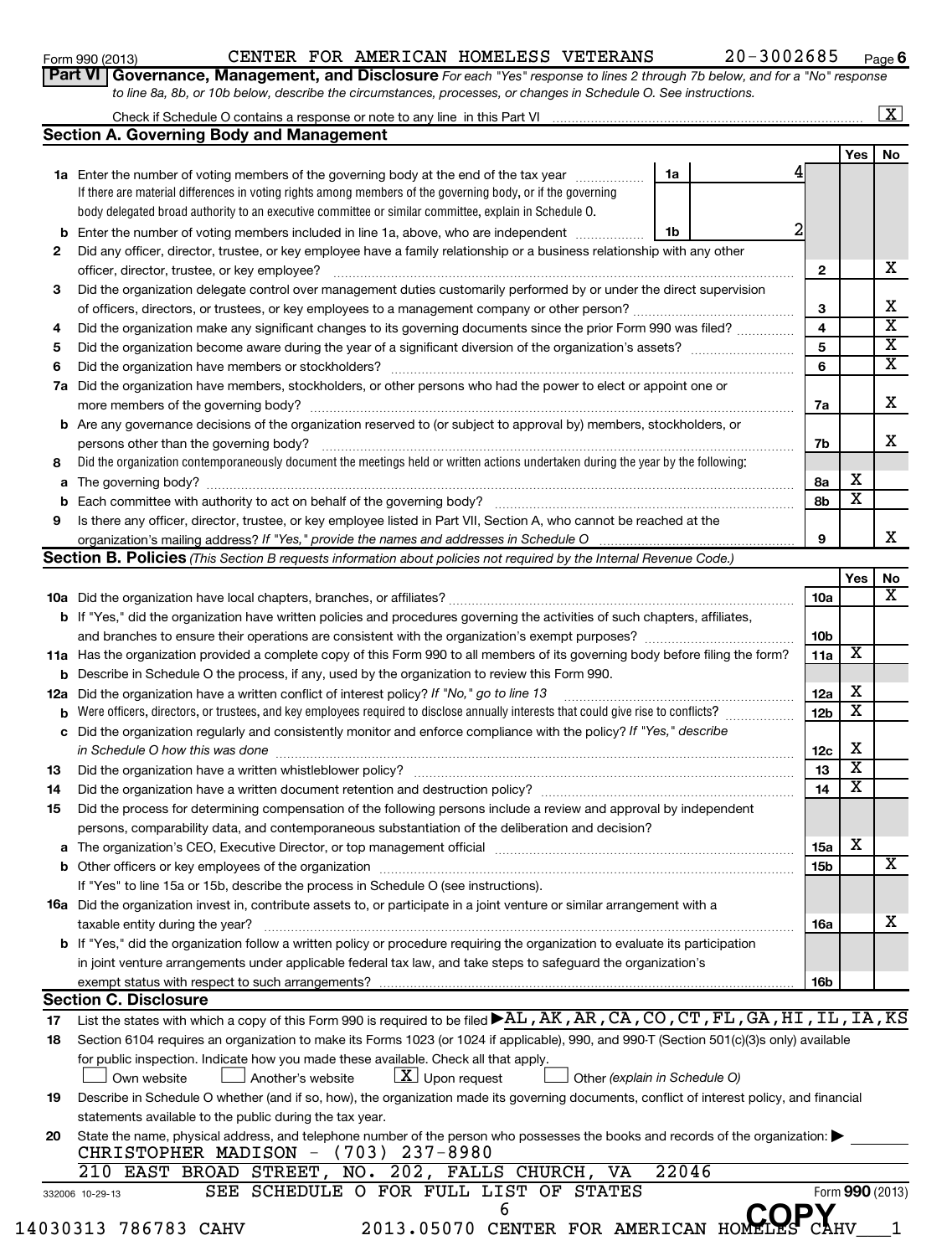| Part VII Compensation of Officers, Directors, Trustees, Key Employees, Highest Compensated    |  |
|-----------------------------------------------------------------------------------------------|--|
| <b>Employees, and Independent Contractors</b>                                                 |  |
| Check if Schedule O contains a response or note to any line in this Part VII                  |  |
| Section A.    Officers, Directors, Trustees, Key Employees, and Highest Compensated Employees |  |

**1a**  Complete this table for all persons required to be listed. Report compensation for the calendar year ending with or within the organization's tax year.

**•** List all of the organization's current officers, directors, trustees (whether individuals or organizations), regardless of amount of compensation. Enter -0- in columns  $(D)$ ,  $(E)$ , and  $(F)$  if no compensation was paid.

**•** List all of the organization's **current** key employees, if any. See instructions for definition of "key employee."

**•** List the organization's five *current* highest compensated employees (other than an officer, director, trustee, or key employee) who received reportable compensation (Box 5 of Form W-2 and/or Box 7 of Form 1099-MISC) of more than \$100,000 from the organization and any related organizations.

 $\bullet$  List all of the organization's former officers, key employees, and highest compensated employees who received more than \$100,000 of reportable compensation from the organization and any related organizations.

**•** List all of the organization's former directors or trustees that received, in the capacity as a former director or trustee of the organization, more than \$10,000 of reportable compensation from the organization and any related organizations.

List persons in the following order: individual trustees or directors; institutional trustees; officers; key employees; highest compensated employees; and former such persons.

Check this box if neither the organization nor any related organization compensated any current officer, director, or trustee.  $\Box$ 

| 332007 10-29-13                   |                                            |                                                              |                                 |                 |              | 7                                             |  |                            | CODV                             | Form 990 (2013)                              |
|-----------------------------------|--------------------------------------------|--------------------------------------------------------------|---------------------------------|-----------------|--------------|-----------------------------------------------|--|----------------------------|----------------------------------|----------------------------------------------|
|                                   |                                            |                                                              |                                 |                 |              |                                               |  |                            |                                  |                                              |
|                                   |                                            |                                                              |                                 |                 |              |                                               |  |                            |                                  |                                              |
|                                   |                                            |                                                              |                                 |                 |              |                                               |  |                            |                                  |                                              |
|                                   |                                            |                                                              |                                 |                 |              |                                               |  |                            |                                  |                                              |
|                                   |                                            |                                                              |                                 |                 |              |                                               |  |                            |                                  |                                              |
|                                   |                                            |                                                              |                                 |                 |              |                                               |  |                            |                                  |                                              |
|                                   |                                            |                                                              |                                 |                 |              |                                               |  |                            |                                  |                                              |
|                                   |                                            |                                                              |                                 |                 |              |                                               |  |                            |                                  |                                              |
|                                   |                                            |                                                              |                                 |                 |              |                                               |  |                            |                                  |                                              |
|                                   |                                            |                                                              |                                 |                 |              |                                               |  |                            |                                  |                                              |
|                                   |                                            |                                                              |                                 |                 |              |                                               |  |                            |                                  |                                              |
|                                   |                                            |                                                              |                                 |                 |              |                                               |  |                            |                                  |                                              |
|                                   |                                            |                                                              |                                 |                 |              |                                               |  |                            |                                  |                                              |
|                                   |                                            |                                                              |                                 |                 |              |                                               |  |                            |                                  |                                              |
|                                   |                                            |                                                              |                                 |                 |              |                                               |  |                            |                                  |                                              |
|                                   |                                            |                                                              |                                 |                 |              |                                               |  |                            |                                  |                                              |
|                                   |                                            |                                                              |                                 |                 |              |                                               |  |                            |                                  |                                              |
|                                   |                                            |                                                              |                                 |                 |              |                                               |  |                            |                                  |                                              |
|                                   |                                            |                                                              |                                 |                 |              |                                               |  |                            |                                  |                                              |
|                                   |                                            |                                                              |                                 |                 |              |                                               |  |                            |                                  |                                              |
| BOARD MEMBER                      |                                            |                                                              |                                 |                 |              |                                               |  |                            |                                  |                                              |
| (4) MICHAEL WEBB                  | 2.00                                       | $\mathbf X$                                                  |                                 |                 |              |                                               |  | $\mathbf 0$                | 0.                               | $\mathbf 0$ .                                |
| TREASURER                         |                                            | $\mathbf X$                                                  |                                 | $\mathbf X$     |              |                                               |  | $\pmb{0}$                  | 0.                               | $\mathbf 0$ .                                |
| (3) KIM BRUNSON                   | 1.00                                       |                                                              |                                 |                 |              |                                               |  |                            |                                  |                                              |
| <b>SECRETARY</b>                  |                                            | $\mathbf X$                                                  |                                 | $\mathbf X$     |              |                                               |  | 23,705.                    | 0.                               | $\mathbf 0$ .                                |
| PRESIDENT<br>(2) JONATHAN BODWELL | 6.00                                       | $\mathbf X$                                                  |                                 | $\mathbf X$     |              |                                               |  | 109,087.                   | 0.                               | 13,913.                                      |
| (1) BRIAN A. HAMPTON              | 35.00                                      |                                                              |                                 |                 |              |                                               |  |                            |                                  |                                              |
|                                   | related<br>organizations<br>below<br>line) | Individual trustee or director                               | Institutional trustee           | Officer         | Key employee | Highest compensated<br>  employee<br>  Former |  | (W-2/1099-MISC)            |                                  | organization<br>and related<br>organizations |
|                                   | (list any<br>hours for                     |                                                              |                                 |                 |              |                                               |  | the<br>organization        | organizations<br>(W-2/1099-MISC) | compensation<br>from the                     |
|                                   | week                                       |                                                              | officer and a director/trustee) |                 |              |                                               |  | from                       | from related                     | other                                        |
| Name and Title                    | Average<br>hours per                       | (do not check more than one<br>box, unless person is both an |                                 |                 |              |                                               |  | Reportable<br>compensation | Reportable<br>compensation       | Estimated<br>amount of                       |
| (A)                               | (B)                                        |                                                              |                                 | (C)<br>Position |              |                                               |  | (D)                        | (E)                              | (F)                                          |

14030313 786783 CAHV 2013.05070 CENTER FOR AMERICAN HOMELES CAHV\_\_\_1 <sup>7</sup> CENTER FOR AMERICAN HOMELES CAP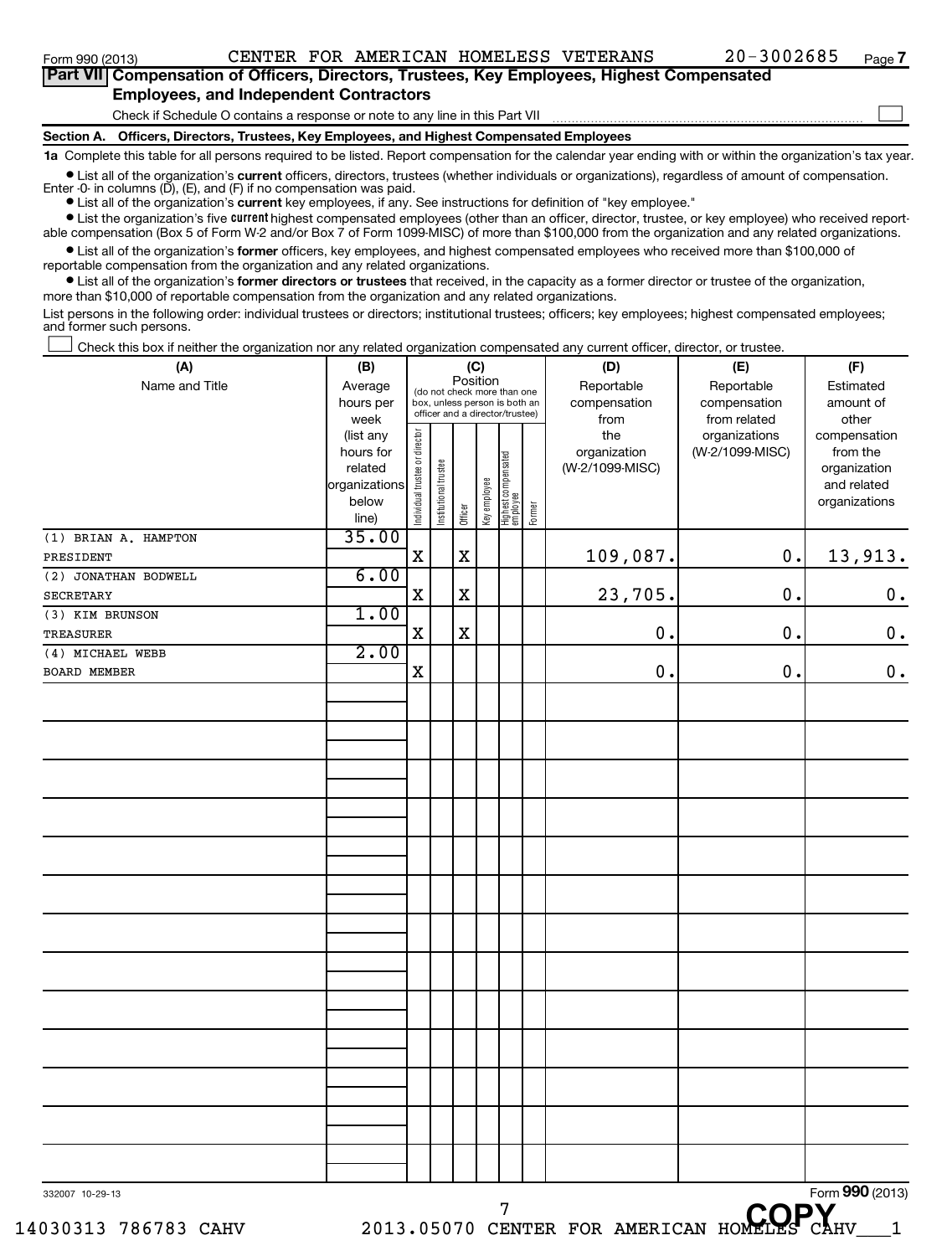|                    | Form 990 (2013)                                                                                                                                                                                                                                        |                                                         |                                |                       |          |              |                                                                                                 |        | CENTER FOR AMERICAN HOMELESS VETERANS            | $20 - 3002685$                                                     |                  | Page 8                                                                   |
|--------------------|--------------------------------------------------------------------------------------------------------------------------------------------------------------------------------------------------------------------------------------------------------|---------------------------------------------------------|--------------------------------|-----------------------|----------|--------------|-------------------------------------------------------------------------------------------------|--------|--------------------------------------------------|--------------------------------------------------------------------|------------------|--------------------------------------------------------------------------|
|                    | <b>Part VIII</b><br>Section A. Officers, Directors, Trustees, Key Employees, and Highest Compensated Employees (continued)                                                                                                                             |                                                         |                                |                       |          |              |                                                                                                 |        |                                                  |                                                                    |                  |                                                                          |
|                    | (A)<br>Name and title                                                                                                                                                                                                                                  | (B)<br>Average<br>hours per<br>week<br>(list any        |                                |                       | Position | (C)          | (do not check more than one<br>box, unless person is both an<br>officer and a director/trustee) |        | (D)<br>Reportable<br>compensation<br>from<br>the | (E)<br>Reportable<br>compensation<br>from related<br>organizations |                  | (F)<br>Estimated<br>amount of<br>other                                   |
|                    |                                                                                                                                                                                                                                                        | hours for<br>related<br>organizations<br>below<br>line) | Individual trustee or director | Institutional trustee | Officer  | Key employee | Highest compensated<br>employee                                                                 | Former | organization<br>(W-2/1099-MISC)                  | (W-2/1099-MISC)                                                    |                  | compensation<br>from the<br>organization<br>and related<br>organizations |
|                    |                                                                                                                                                                                                                                                        |                                                         |                                |                       |          |              |                                                                                                 |        |                                                  |                                                                    |                  |                                                                          |
|                    |                                                                                                                                                                                                                                                        |                                                         |                                |                       |          |              |                                                                                                 |        |                                                  |                                                                    |                  |                                                                          |
|                    |                                                                                                                                                                                                                                                        |                                                         |                                |                       |          |              |                                                                                                 |        |                                                  |                                                                    |                  |                                                                          |
|                    |                                                                                                                                                                                                                                                        |                                                         |                                |                       |          |              |                                                                                                 |        |                                                  |                                                                    |                  |                                                                          |
|                    |                                                                                                                                                                                                                                                        |                                                         |                                |                       |          |              |                                                                                                 |        |                                                  |                                                                    |                  |                                                                          |
|                    |                                                                                                                                                                                                                                                        |                                                         |                                |                       |          |              |                                                                                                 |        |                                                  |                                                                    |                  |                                                                          |
|                    |                                                                                                                                                                                                                                                        |                                                         |                                |                       |          |              |                                                                                                 |        | 132,792.                                         |                                                                    | $\overline{0}$ . | 13,913.                                                                  |
|                    | c Total from continuation sheets to Part VII, Section A <b>manual</b> Total from continuation                                                                                                                                                          |                                                         |                                |                       |          |              |                                                                                                 |        | $\overline{\mathfrak{o}}$ .<br>132,792.          |                                                                    | σ.<br>σ.         | $\overline{0}$ .<br>13,913.                                              |
| $\mathbf{2}$       | Total number of individuals (including but not limited to those listed above) who received more than \$100,000 of reportable<br>compensation from the organization $\blacktriangleright$                                                               |                                                         |                                |                       |          |              |                                                                                                 |        |                                                  |                                                                    |                  |                                                                          |
| 3                  | Did the organization list any former officer, director, or trustee, key employee, or highest compensated employee on<br>line 1a? If "Yes," complete Schedule J for such individual                                                                     |                                                         |                                |                       |          |              |                                                                                                 |        |                                                  |                                                                    | 3                | Yes<br>No<br>х                                                           |
| 4                  | For any individual listed on line 1a, is the sum of reportable compensation and other compensation from the organization                                                                                                                               |                                                         |                                |                       |          |              |                                                                                                 |        |                                                  |                                                                    | 4                | x                                                                        |
| 5                  | Did any person listed on line 1a receive or accrue compensation from any unrelated organization or individual for services<br>Section B. Independent Contractors                                                                                       |                                                         |                                |                       |          |              |                                                                                                 |        |                                                  |                                                                    | 5                | X                                                                        |
| 1                  | Complete this table for your five highest compensated independent contractors that received more than \$100,000 of compensation from<br>the organization. Report compensation for the calendar year ending with or within the organization's tax year. |                                                         |                                |                       |          |              |                                                                                                 |        |                                                  |                                                                    |                  |                                                                          |
|                    | (A)<br>Name and business address<br>OUTREACH CALLING, 200 S. VIRGINIA ST., 8TH                                                                                                                                                                         |                                                         |                                |                       |          |              |                                                                                                 |        | (B)<br>Description of services                   |                                                                    |                  | (C)<br>Compensation                                                      |
|                    | FLOOR, RENO, NV 89501                                                                                                                                                                                                                                  |                                                         |                                |                       |          |              |                                                                                                 |        | FUNDRAISING                                      |                                                                    |                  | 1,424,197.                                                               |
|                    |                                                                                                                                                                                                                                                        |                                                         |                                |                       |          |              |                                                                                                 |        |                                                  |                                                                    |                  |                                                                          |
|                    |                                                                                                                                                                                                                                                        |                                                         |                                |                       |          |              |                                                                                                 |        |                                                  |                                                                    |                  |                                                                          |
| 2                  | Total number of independent contractors (including but not limited to those listed above) who received more than                                                                                                                                       |                                                         |                                |                       |          |              |                                                                                                 |        |                                                  |                                                                    |                  |                                                                          |
|                    | \$100,000 of compensation from the organization                                                                                                                                                                                                        |                                                         |                                |                       |          |              | T                                                                                               |        |                                                  |                                                                    |                  | Form 990 (2013)                                                          |
| 332008<br>10-29-13 |                                                                                                                                                                                                                                                        |                                                         |                                |                       |          |              |                                                                                                 |        |                                                  |                                                                    |                  |                                                                          |

14030313 786783 CAHV 2013.05070 CENTER FOR AMERICAN HOMELES CAHV\_\_\_1 8<sup>8</sup> CENTER FOR AMERICAN HOMELES CAP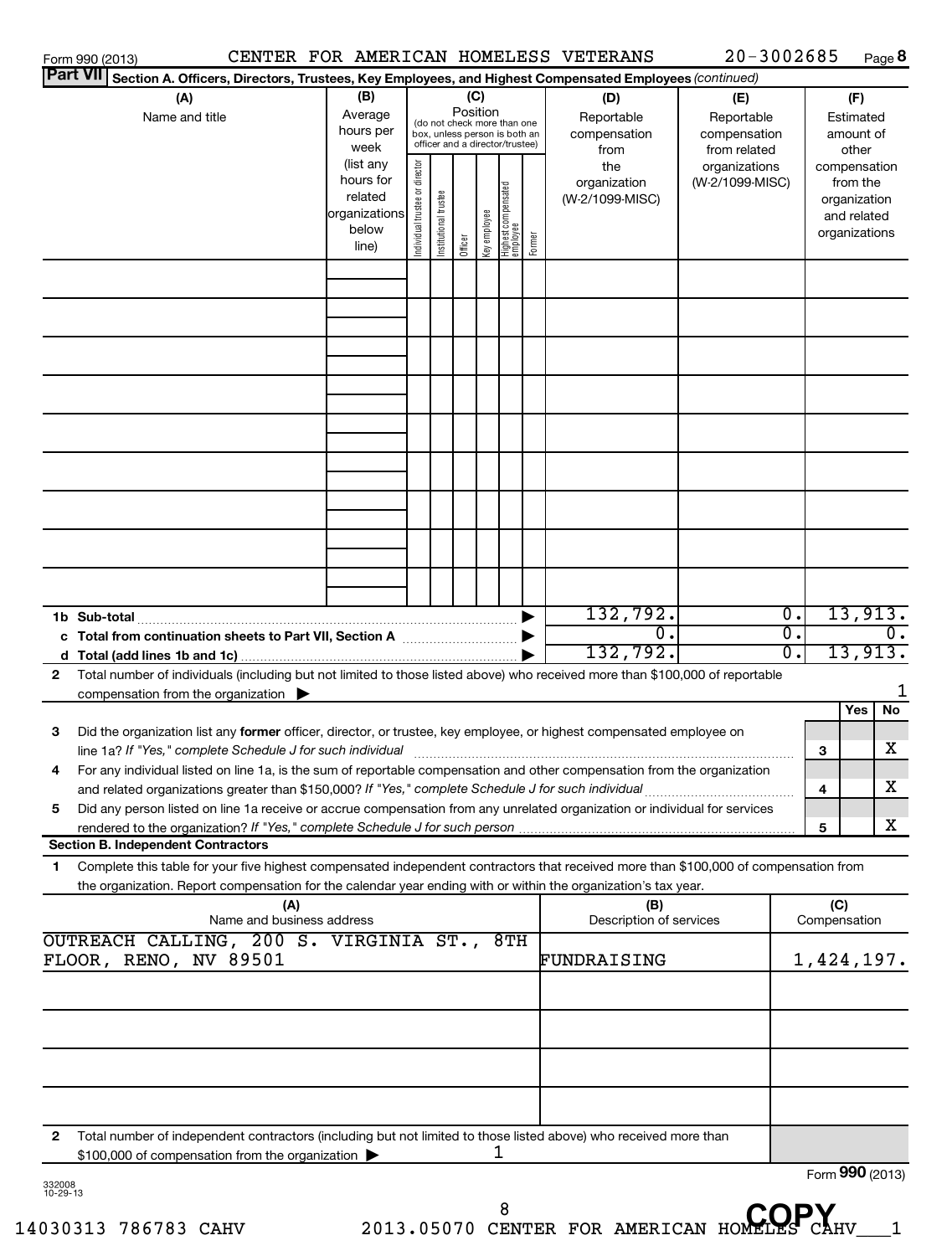| <b>Part VIII</b> | <b>Statement of Revenue</b>                |                                                                                     |                                                                                                                                                                                                                                                                                                                                                                                                                                                                                                                                                                                                                                                                                                                                             |                                                                                                                                                                                                                                                                                                                                                                                                                                                                                                                                                                                                                                                                                                                                                                 |                                                                                   |                                        |                                                               |
|------------------|--------------------------------------------|-------------------------------------------------------------------------------------|---------------------------------------------------------------------------------------------------------------------------------------------------------------------------------------------------------------------------------------------------------------------------------------------------------------------------------------------------------------------------------------------------------------------------------------------------------------------------------------------------------------------------------------------------------------------------------------------------------------------------------------------------------------------------------------------------------------------------------------------|-----------------------------------------------------------------------------------------------------------------------------------------------------------------------------------------------------------------------------------------------------------------------------------------------------------------------------------------------------------------------------------------------------------------------------------------------------------------------------------------------------------------------------------------------------------------------------------------------------------------------------------------------------------------------------------------------------------------------------------------------------------------|-----------------------------------------------------------------------------------|----------------------------------------|---------------------------------------------------------------|
|                  |                                            |                                                                                     |                                                                                                                                                                                                                                                                                                                                                                                                                                                                                                                                                                                                                                                                                                                                             |                                                                                                                                                                                                                                                                                                                                                                                                                                                                                                                                                                                                                                                                                                                                                                 |                                                                                   |                                        |                                                               |
|                  |                                            |                                                                                     |                                                                                                                                                                                                                                                                                                                                                                                                                                                                                                                                                                                                                                                                                                                                             |                                                                                                                                                                                                                                                                                                                                                                                                                                                                                                                                                                                                                                                                                                                                                                 |                                                                                   |                                        | (D)                                                           |
|                  |                                            |                                                                                     |                                                                                                                                                                                                                                                                                                                                                                                                                                                                                                                                                                                                                                                                                                                                             | Total revenue                                                                                                                                                                                                                                                                                                                                                                                                                                                                                                                                                                                                                                                                                                                                                   | Related or<br>exempt function<br>revenue                                          | Unrelated<br>business<br>revenue       | Revenue excluded<br>from tax under<br>sections<br>$512 - 514$ |
|                  |                                            | l 1a                                                                                |                                                                                                                                                                                                                                                                                                                                                                                                                                                                                                                                                                                                                                                                                                                                             |                                                                                                                                                                                                                                                                                                                                                                                                                                                                                                                                                                                                                                                                                                                                                                 |                                                                                   |                                        |                                                               |
|                  |                                            | 1b                                                                                  |                                                                                                                                                                                                                                                                                                                                                                                                                                                                                                                                                                                                                                                                                                                                             |                                                                                                                                                                                                                                                                                                                                                                                                                                                                                                                                                                                                                                                                                                                                                                 |                                                                                   |                                        |                                                               |
|                  |                                            | l 1c                                                                                |                                                                                                                                                                                                                                                                                                                                                                                                                                                                                                                                                                                                                                                                                                                                             |                                                                                                                                                                                                                                                                                                                                                                                                                                                                                                                                                                                                                                                                                                                                                                 |                                                                                   |                                        |                                                               |
|                  |                                            | 1 <sub>d</sub>                                                                      |                                                                                                                                                                                                                                                                                                                                                                                                                                                                                                                                                                                                                                                                                                                                             |                                                                                                                                                                                                                                                                                                                                                                                                                                                                                                                                                                                                                                                                                                                                                                 |                                                                                   |                                        |                                                               |
|                  |                                            | 1e                                                                                  |                                                                                                                                                                                                                                                                                                                                                                                                                                                                                                                                                                                                                                                                                                                                             |                                                                                                                                                                                                                                                                                                                                                                                                                                                                                                                                                                                                                                                                                                                                                                 |                                                                                   |                                        |                                                               |
|                  |                                            |                                                                                     |                                                                                                                                                                                                                                                                                                                                                                                                                                                                                                                                                                                                                                                                                                                                             |                                                                                                                                                                                                                                                                                                                                                                                                                                                                                                                                                                                                                                                                                                                                                                 |                                                                                   |                                        |                                                               |
|                  |                                            |                                                                                     |                                                                                                                                                                                                                                                                                                                                                                                                                                                                                                                                                                                                                                                                                                                                             |                                                                                                                                                                                                                                                                                                                                                                                                                                                                                                                                                                                                                                                                                                                                                                 |                                                                                   |                                        |                                                               |
|                  |                                            |                                                                                     |                                                                                                                                                                                                                                                                                                                                                                                                                                                                                                                                                                                                                                                                                                                                             |                                                                                                                                                                                                                                                                                                                                                                                                                                                                                                                                                                                                                                                                                                                                                                 |                                                                                   |                                        |                                                               |
|                  |                                            |                                                                                     |                                                                                                                                                                                                                                                                                                                                                                                                                                                                                                                                                                                                                                                                                                                                             |                                                                                                                                                                                                                                                                                                                                                                                                                                                                                                                                                                                                                                                                                                                                                                 |                                                                                   |                                        |                                                               |
|                  |                                            |                                                                                     |                                                                                                                                                                                                                                                                                                                                                                                                                                                                                                                                                                                                                                                                                                                                             |                                                                                                                                                                                                                                                                                                                                                                                                                                                                                                                                                                                                                                                                                                                                                                 |                                                                                   |                                        |                                                               |
|                  |                                            |                                                                                     |                                                                                                                                                                                                                                                                                                                                                                                                                                                                                                                                                                                                                                                                                                                                             |                                                                                                                                                                                                                                                                                                                                                                                                                                                                                                                                                                                                                                                                                                                                                                 |                                                                                   |                                        |                                                               |
|                  |                                            |                                                                                     |                                                                                                                                                                                                                                                                                                                                                                                                                                                                                                                                                                                                                                                                                                                                             |                                                                                                                                                                                                                                                                                                                                                                                                                                                                                                                                                                                                                                                                                                                                                                 |                                                                                   |                                        |                                                               |
|                  |                                            |                                                                                     |                                                                                                                                                                                                                                                                                                                                                                                                                                                                                                                                                                                                                                                                                                                                             |                                                                                                                                                                                                                                                                                                                                                                                                                                                                                                                                                                                                                                                                                                                                                                 |                                                                                   |                                        |                                                               |
|                  |                                            |                                                                                     |                                                                                                                                                                                                                                                                                                                                                                                                                                                                                                                                                                                                                                                                                                                                             |                                                                                                                                                                                                                                                                                                                                                                                                                                                                                                                                                                                                                                                                                                                                                                 |                                                                                   |                                        |                                                               |
|                  |                                            |                                                                                     |                                                                                                                                                                                                                                                                                                                                                                                                                                                                                                                                                                                                                                                                                                                                             |                                                                                                                                                                                                                                                                                                                                                                                                                                                                                                                                                                                                                                                                                                                                                                 |                                                                                   |                                        |                                                               |
|                  |                                            |                                                                                     |                                                                                                                                                                                                                                                                                                                                                                                                                                                                                                                                                                                                                                                                                                                                             |                                                                                                                                                                                                                                                                                                                                                                                                                                                                                                                                                                                                                                                                                                                                                                 |                                                                                   |                                        |                                                               |
|                  |                                            |                                                                                     |                                                                                                                                                                                                                                                                                                                                                                                                                                                                                                                                                                                                                                                                                                                                             |                                                                                                                                                                                                                                                                                                                                                                                                                                                                                                                                                                                                                                                                                                                                                                 |                                                                                   |                                        |                                                               |
|                  |                                            |                                                                                     |                                                                                                                                                                                                                                                                                                                                                                                                                                                                                                                                                                                                                                                                                                                                             |                                                                                                                                                                                                                                                                                                                                                                                                                                                                                                                                                                                                                                                                                                                                                                 |                                                                                   |                                        |                                                               |
|                  |                                            |                                                                                     |                                                                                                                                                                                                                                                                                                                                                                                                                                                                                                                                                                                                                                                                                                                                             |                                                                                                                                                                                                                                                                                                                                                                                                                                                                                                                                                                                                                                                                                                                                                                 |                                                                                   |                                        |                                                               |
|                  |                                            |                                                                                     |                                                                                                                                                                                                                                                                                                                                                                                                                                                                                                                                                                                                                                                                                                                                             |                                                                                                                                                                                                                                                                                                                                                                                                                                                                                                                                                                                                                                                                                                                                                                 |                                                                                   |                                        |                                                               |
|                  |                                            |                                                                                     |                                                                                                                                                                                                                                                                                                                                                                                                                                                                                                                                                                                                                                                                                                                                             |                                                                                                                                                                                                                                                                                                                                                                                                                                                                                                                                                                                                                                                                                                                                                                 |                                                                                   |                                        |                                                               |
| 6а               |                                            |                                                                                     |                                                                                                                                                                                                                                                                                                                                                                                                                                                                                                                                                                                                                                                                                                                                             |                                                                                                                                                                                                                                                                                                                                                                                                                                                                                                                                                                                                                                                                                                                                                                 |                                                                                   |                                        |                                                               |
|                  |                                            |                                                                                     |                                                                                                                                                                                                                                                                                                                                                                                                                                                                                                                                                                                                                                                                                                                                             |                                                                                                                                                                                                                                                                                                                                                                                                                                                                                                                                                                                                                                                                                                                                                                 |                                                                                   |                                        |                                                               |
|                  |                                            |                                                                                     |                                                                                                                                                                                                                                                                                                                                                                                                                                                                                                                                                                                                                                                                                                                                             |                                                                                                                                                                                                                                                                                                                                                                                                                                                                                                                                                                                                                                                                                                                                                                 |                                                                                   |                                        |                                                               |
|                  |                                            |                                                                                     | ▶                                                                                                                                                                                                                                                                                                                                                                                                                                                                                                                                                                                                                                                                                                                                           |                                                                                                                                                                                                                                                                                                                                                                                                                                                                                                                                                                                                                                                                                                                                                                 |                                                                                   |                                        |                                                               |
|                  |                                            |                                                                                     | (ii) Other                                                                                                                                                                                                                                                                                                                                                                                                                                                                                                                                                                                                                                                                                                                                  |                                                                                                                                                                                                                                                                                                                                                                                                                                                                                                                                                                                                                                                                                                                                                                 |                                                                                   |                                        |                                                               |
|                  | assets other than inventory                |                                                                                     |                                                                                                                                                                                                                                                                                                                                                                                                                                                                                                                                                                                                                                                                                                                                             |                                                                                                                                                                                                                                                                                                                                                                                                                                                                                                                                                                                                                                                                                                                                                                 |                                                                                   |                                        |                                                               |
|                  |                                            |                                                                                     |                                                                                                                                                                                                                                                                                                                                                                                                                                                                                                                                                                                                                                                                                                                                             |                                                                                                                                                                                                                                                                                                                                                                                                                                                                                                                                                                                                                                                                                                                                                                 |                                                                                   |                                        |                                                               |
|                  |                                            |                                                                                     |                                                                                                                                                                                                                                                                                                                                                                                                                                                                                                                                                                                                                                                                                                                                             |                                                                                                                                                                                                                                                                                                                                                                                                                                                                                                                                                                                                                                                                                                                                                                 |                                                                                   |                                        |                                                               |
|                  |                                            |                                                                                     |                                                                                                                                                                                                                                                                                                                                                                                                                                                                                                                                                                                                                                                                                                                                             |                                                                                                                                                                                                                                                                                                                                                                                                                                                                                                                                                                                                                                                                                                                                                                 |                                                                                   |                                        |                                                               |
|                  |                                            |                                                                                     |                                                                                                                                                                                                                                                                                                                                                                                                                                                                                                                                                                                                                                                                                                                                             |                                                                                                                                                                                                                                                                                                                                                                                                                                                                                                                                                                                                                                                                                                                                                                 |                                                                                   |                                        |                                                               |
|                  |                                            |                                                                                     |                                                                                                                                                                                                                                                                                                                                                                                                                                                                                                                                                                                                                                                                                                                                             |                                                                                                                                                                                                                                                                                                                                                                                                                                                                                                                                                                                                                                                                                                                                                                 |                                                                                   |                                        |                                                               |
|                  | including \$                               |                                                                                     |                                                                                                                                                                                                                                                                                                                                                                                                                                                                                                                                                                                                                                                                                                                                             |                                                                                                                                                                                                                                                                                                                                                                                                                                                                                                                                                                                                                                                                                                                                                                 |                                                                                   |                                        |                                                               |
|                  |                                            |                                                                                     |                                                                                                                                                                                                                                                                                                                                                                                                                                                                                                                                                                                                                                                                                                                                             |                                                                                                                                                                                                                                                                                                                                                                                                                                                                                                                                                                                                                                                                                                                                                                 |                                                                                   |                                        |                                                               |
|                  |                                            |                                                                                     |                                                                                                                                                                                                                                                                                                                                                                                                                                                                                                                                                                                                                                                                                                                                             |                                                                                                                                                                                                                                                                                                                                                                                                                                                                                                                                                                                                                                                                                                                                                                 |                                                                                   |                                        |                                                               |
|                  |                                            |                                                                                     |                                                                                                                                                                                                                                                                                                                                                                                                                                                                                                                                                                                                                                                                                                                                             |                                                                                                                                                                                                                                                                                                                                                                                                                                                                                                                                                                                                                                                                                                                                                                 |                                                                                   |                                        |                                                               |
|                  |                                            |                                                                                     |                                                                                                                                                                                                                                                                                                                                                                                                                                                                                                                                                                                                                                                                                                                                             |                                                                                                                                                                                                                                                                                                                                                                                                                                                                                                                                                                                                                                                                                                                                                                 |                                                                                   |                                        |                                                               |
|                  |                                            |                                                                                     |                                                                                                                                                                                                                                                                                                                                                                                                                                                                                                                                                                                                                                                                                                                                             |                                                                                                                                                                                                                                                                                                                                                                                                                                                                                                                                                                                                                                                                                                                                                                 |                                                                                   |                                        |                                                               |
|                  |                                            |                                                                                     |                                                                                                                                                                                                                                                                                                                                                                                                                                                                                                                                                                                                                                                                                                                                             |                                                                                                                                                                                                                                                                                                                                                                                                                                                                                                                                                                                                                                                                                                                                                                 |                                                                                   |                                        |                                                               |
|                  |                                            |                                                                                     |                                                                                                                                                                                                                                                                                                                                                                                                                                                                                                                                                                                                                                                                                                                                             |                                                                                                                                                                                                                                                                                                                                                                                                                                                                                                                                                                                                                                                                                                                                                                 |                                                                                   |                                        |                                                               |
|                  |                                            |                                                                                     | ▶                                                                                                                                                                                                                                                                                                                                                                                                                                                                                                                                                                                                                                                                                                                                           |                                                                                                                                                                                                                                                                                                                                                                                                                                                                                                                                                                                                                                                                                                                                                                 |                                                                                   |                                        |                                                               |
|                  |                                            |                                                                                     |                                                                                                                                                                                                                                                                                                                                                                                                                                                                                                                                                                                                                                                                                                                                             |                                                                                                                                                                                                                                                                                                                                                                                                                                                                                                                                                                                                                                                                                                                                                                 |                                                                                   |                                        |                                                               |
|                  |                                            |                                                                                     |                                                                                                                                                                                                                                                                                                                                                                                                                                                                                                                                                                                                                                                                                                                                             |                                                                                                                                                                                                                                                                                                                                                                                                                                                                                                                                                                                                                                                                                                                                                                 |                                                                                   |                                        |                                                               |
|                  |                                            |                                                                                     |                                                                                                                                                                                                                                                                                                                                                                                                                                                                                                                                                                                                                                                                                                                                             |                                                                                                                                                                                                                                                                                                                                                                                                                                                                                                                                                                                                                                                                                                                                                                 |                                                                                   |                                        |                                                               |
|                  |                                            |                                                                                     |                                                                                                                                                                                                                                                                                                                                                                                                                                                                                                                                                                                                                                                                                                                                             |                                                                                                                                                                                                                                                                                                                                                                                                                                                                                                                                                                                                                                                                                                                                                                 |                                                                                   |                                        |                                                               |
|                  |                                            |                                                                                     |                                                                                                                                                                                                                                                                                                                                                                                                                                                                                                                                                                                                                                                                                                                                             |                                                                                                                                                                                                                                                                                                                                                                                                                                                                                                                                                                                                                                                                                                                                                                 |                                                                                   |                                        |                                                               |
|                  |                                            |                                                                                     |                                                                                                                                                                                                                                                                                                                                                                                                                                                                                                                                                                                                                                                                                                                                             |                                                                                                                                                                                                                                                                                                                                                                                                                                                                                                                                                                                                                                                                                                                                                                 |                                                                                   |                                        |                                                               |
|                  |                                            |                                                                                     |                                                                                                                                                                                                                                                                                                                                                                                                                                                                                                                                                                                                                                                                                                                                             |                                                                                                                                                                                                                                                                                                                                                                                                                                                                                                                                                                                                                                                                                                                                                                 |                                                                                   |                                        |                                                               |
| с                |                                            |                                                                                     |                                                                                                                                                                                                                                                                                                                                                                                                                                                                                                                                                                                                                                                                                                                                             |                                                                                                                                                                                                                                                                                                                                                                                                                                                                                                                                                                                                                                                                                                                                                                 |                                                                                   |                                        |                                                               |
|                  |                                            |                                                                                     |                                                                                                                                                                                                                                                                                                                                                                                                                                                                                                                                                                                                                                                                                                                                             |                                                                                                                                                                                                                                                                                                                                                                                                                                                                                                                                                                                                                                                                                                                                                                 |                                                                                   |                                        |                                                               |
|                  |                                            |                                                                                     |                                                                                                                                                                                                                                                                                                                                                                                                                                                                                                                                                                                                                                                                                                                                             |                                                                                                                                                                                                                                                                                                                                                                                                                                                                                                                                                                                                                                                                                                                                                                 |                                                                                   |                                        | $\overline{0}$ .                                              |
|                  |                                            |                                                                                     |                                                                                                                                                                                                                                                                                                                                                                                                                                                                                                                                                                                                                                                                                                                                             |                                                                                                                                                                                                                                                                                                                                                                                                                                                                                                                                                                                                                                                                                                                                                                 |                                                                                   |                                        | Form 990 (2013)                                               |
| $10 - 29 - 13$   | 2 a<br>b<br>3<br>4<br>5<br>11 a<br>b<br>12 | Gross rents<br>7 a Gross amount from sales of<br><b>b</b> Less: cost or other basis | 1 a Federated campaigns<br>d Related organizations<br>e Government grants (contributions)<br>f All other contributions, gifts, grants, and<br>similar amounts not included above<br><u> 1989 - Johann Barn, mars ann an t-Amhain an t-Amhain an t-Amhain an t-Amhain an t-Amhain an t-Amhain an t-A</u><br>(i) Real<br>Less: rental expenses<br>c Rental income or (loss)<br>and sales expenses<br>8 a Gross income from fundraising events (not<br><u>and the second second second</u> of<br>contributions reported on line 1c). See<br>9 a Gross income from gaming activities. See<br>10 a Gross sales of inventory, less returns<br>Miscellaneous Revenue<br>the control of the control of the control of the control of the control of | Noncash contributions included in lines 1a-1f: \$<br><u> 1989 - Johann Barn, mars ann an t-Amhain ann an t-Amhain an t-Amhain an t-Amhain an t-Amhain an t-Amhain an t-</u><br><u> 1989 - Johann Barbara, martin amerikan basal dan berasal dalam basal dalam basal dalam basal dalam basal dala</u><br>Investment income (including dividends, interest, and<br>▶<br>Income from investment of tax-exempt bond proceeds<br>(ii) Personal<br>(i) Securities<br>b<br>c Net income or (loss) from fundraising events<br>c Net income or (loss) from gaming activities<br>and allowances $\ldots$ , $a$ [<br><b>b</b> Less: cost of goods sold $\ldots$ <b>b</b><br>c Net income or (loss) from sales of inventory<br><u> 1989 - Andrea Andrew Maria (b. 1989)</u> | $\vert$ 1f $\vert$ 2 , 126 , 709 $\cdot$<br>Business Code<br><b>Business Code</b> | $\blacktriangleright$ 2,126,709.<br>0. | 0.                                                            |

14030313 786783 CAHV 2013.05070 CENTER FOR AMERICAN HOMELES CAHV\_\_\_1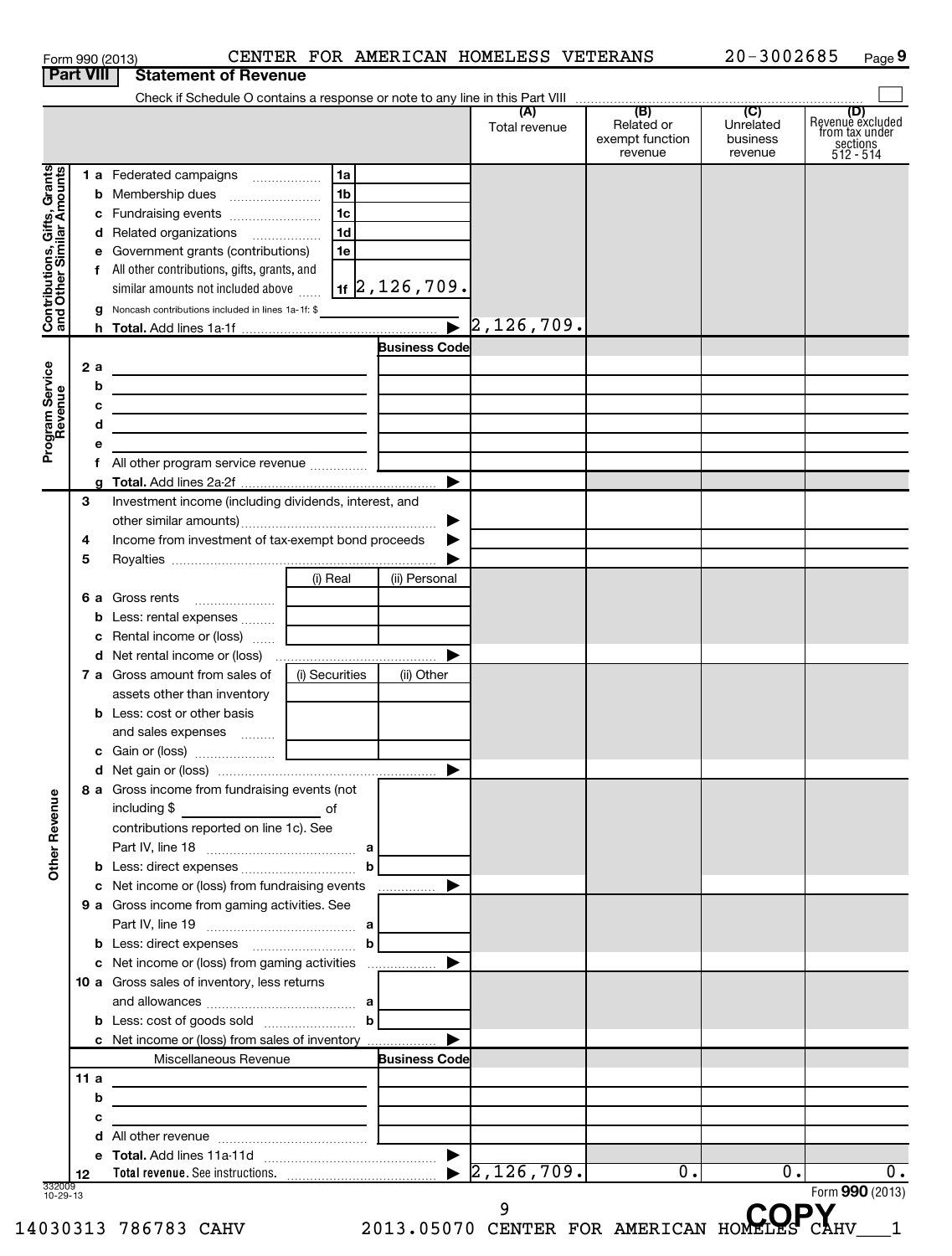### Form 990 (2013)  $\,$  CENTER FOR AMERICAN HOMELESS VETERANS  $\,$  20-3002685  $\,$  Page

**10**

### $\frac{1}{2}$  if following SOP 98-2 (ASC 958-720) **Total functional expenses.**  Add lines 1 through 24e **Joint costs.** Complete this line only if the organization **(A) (B) (C) (D) 1 2 3 4 5 6 7 8 9 10 11 a** Management ~~~~~~~~~~~~~~~~ **b c d e f g 12 13 14 15 16 17 18 19 20 21 22 23 24 a b c d e 25 26** *Section 501(c)(3) and 501(c)(4) organizations must complete all columns. All other organizations must complete column (A).* Grants and other assistance to governments and organizations in the United States. See Part IV, line 21 Compensation not included above, to disqualified persons (as defined under section 4958(f)(1)) and persons described in section 4958(c)(3)(B)  $\quad \quad \ldots \ldots \ldots$ Pension plan accruals and contributions (include section 401(k) and 403(b) employer contributions) Professional fundraising services. See Part IV, line 17 Other. (If line 11g amount exceeds 10% of line 25, column (A) amount, list line 11g expenses on Sch O.) Other expenses. Itemize expenses not covered above. (List miscellaneous expenses in line 24e. If line 24e amount exceeds 10% of line 25, column (A) amount, list line 24e expenses on Schedule O.)  $\, \ldots \,$ reported in column (B) joint costs from a combined educational campaign and fundraising solicitation. Check if Schedule O contains a response or note to any line in this Part IX [11] CONCORDITY CONCORDITY CONCORDI<br>
CONCORDITY CONCORDITY CONCORDITY CONCORDITY CONCORDITY CONCORDITY CONCORDITY CONCORDITY CONCORDITY CONCORDITY (A) (B)<br>Total expenses Program service expenses Management and general expenses Fundraising expenses Grants and other assistance to individuals in the United States. See Part IV, line 22 Grants and other assistance to governments, organizations, and individuals outside the United States. See Part IV, lines 15 and 16 ~ Benefits paid to or for members .................... Compensation of current officers, directors, trustees, and key employees ......................... Other salaries and wages ~~~~~~~~~~ Other employee benefits ~~~~~~~~~~ Payroll taxes ~~~~~~~~~~~~~~~~ Fees for services (non-employees): Legal ~~~~~~~~~~~~~~~~~~~~ Accounting ~~~~~~~~~~~~~~~~~ Lobbying ~~~~~~~~~~~~~~~~~~ Investment management fees ........................ Advertising and promotion ~~~~~~~~~ Office expenses ~~~~~~~~~~~~~~~ Information technology ~~~~~~~~~~~ Royalties ~~~~~~~~~~~~~~~~~~ Occupancy ~~~~~~~~~~~~~~~~~ Travel ………………………………………………… Payments of travel or entertainment expenses for any federal, state, or local public officials Conferences, conventions, and meetings ...... Interest Payments to affiliates ~~~~~~~~~~~~ ~~~~~~~~~~~~~~~~~~ Depreciation, depletion, and amortization ...... Insurance ~~~~~~~~~~~~~~~~~ All other expenses Check here  $\blacktriangleright$ *Do not include amounts reported on lines 6b, 7b, 8b, 9b, and 10b of Part VIII.* **Part IX Statement of Functional Expenses**  $\lfloor x \rfloor$  $\Box$ 1,000. 1,000. 114,214. 76,945. 10,368. 26,901. 30,299. 19,579. 9,966. 754. 2,091. 2,091. 53,401. 35,182. 7,464. 10,755. 15,483. 15,483. 7,150. 7,150. 1,424,197. 1,424,197. 453,115. 449,735. 3,380. 783. 783. 10,386. 9,399. 987. 1,423. 1,423. 5,400. 5,400.  $270.$   $270.$ 413. 413. 755. 755. STATE REGISTRATION  $\sqrt{4,170.}$  4,170. PUBLICATIONS 2,661. 2,661. PENALTIES 140. 140. 2,127,351. 602,377. 62,367. 1,462,607.

332010 10-29-13

14030313 786783 CAHV 2013.05070 CENTER FOR AMERICAN HOMELES CAHV\_\_\_1

<sup>10</sup> CENTER FOR AMERICAN HOMELES CAP

Form **990** (2013)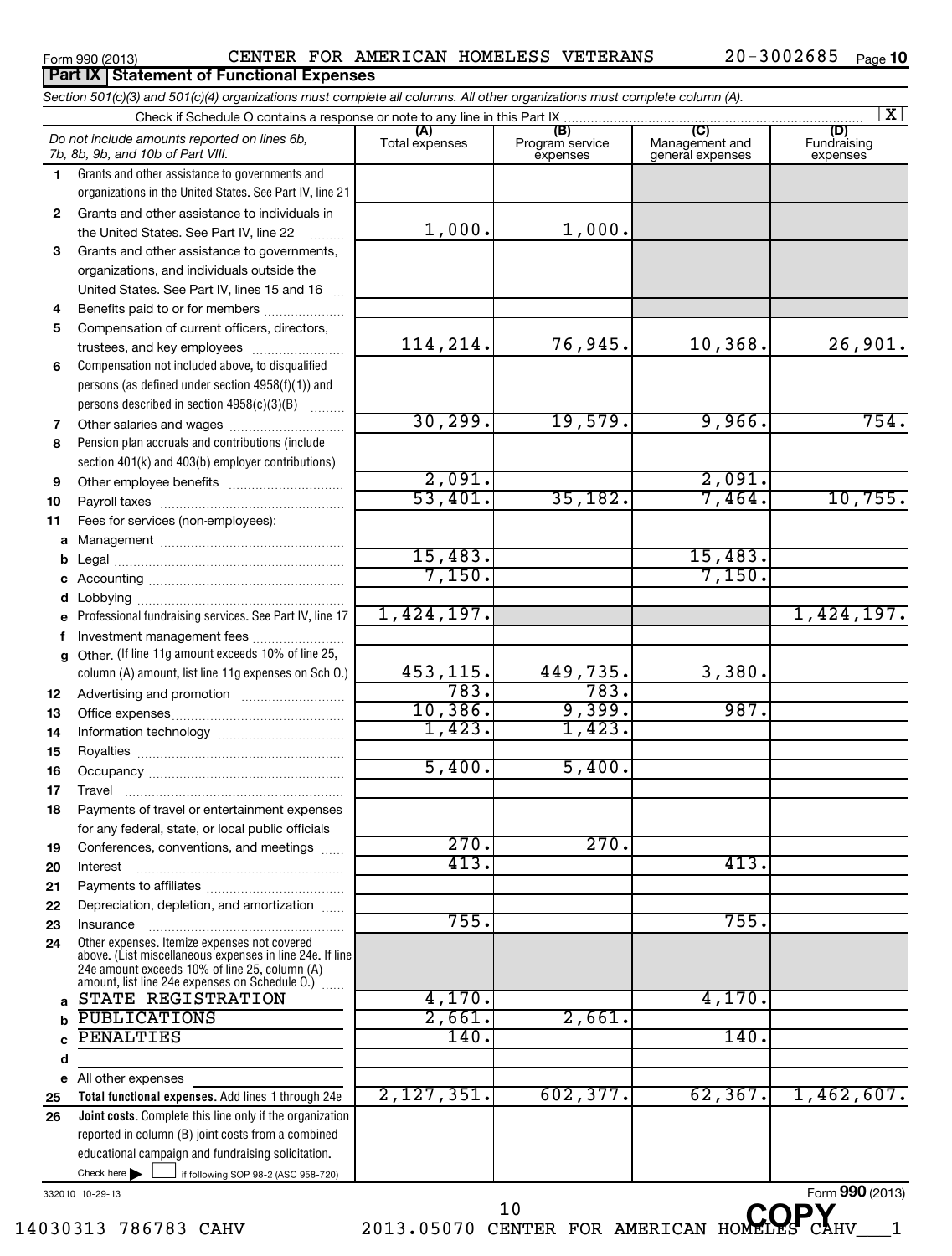14030313 786783 CAHV 2013.05070 CENTER FOR AMERICAN HOMELES CAHV\_\_\_1 **COPY**11

Form (2013) **990**

|                             |          |                                                                                                                                                                                                                                |      | (A)<br>Beginning of year |                 | (B)<br>End of year   |
|-----------------------------|----------|--------------------------------------------------------------------------------------------------------------------------------------------------------------------------------------------------------------------------------|------|--------------------------|-----------------|----------------------|
|                             | 1        |                                                                                                                                                                                                                                |      | 4,600.                   | $\mathbf{1}$    | 5,635.               |
|                             | 2        |                                                                                                                                                                                                                                |      |                          | $\mathbf{2}$    |                      |
|                             | з        |                                                                                                                                                                                                                                |      |                          | 3               |                      |
|                             | 4        |                                                                                                                                                                                                                                |      |                          | 4               |                      |
|                             | 5        | Loans and other receivables from current and former officers, directors,                                                                                                                                                       |      |                          |                 |                      |
|                             |          | trustees, key employees, and highest compensated employees. Complete                                                                                                                                                           |      |                          |                 |                      |
|                             |          |                                                                                                                                                                                                                                |      |                          | 5               |                      |
|                             | 6        | Loans and other receivables from other disqualified persons (as defined under                                                                                                                                                  |      |                          |                 |                      |
|                             |          | section 4958(f)(1)), persons described in section 4958(c)(3)(B), and contributing                                                                                                                                              |      |                          |                 |                      |
|                             |          | employers and sponsoring organizations of section 501(c)(9) voluntary                                                                                                                                                          |      |                          |                 |                      |
|                             |          | employees' beneficiary organizations (see instr). Complete Part II of Sch L                                                                                                                                                    |      |                          | 6               |                      |
| Assets                      | 7        |                                                                                                                                                                                                                                |      |                          | $\overline{7}$  |                      |
|                             | 8        |                                                                                                                                                                                                                                |      |                          | 8               |                      |
|                             | 9        | Prepaid expenses and deferred charges [11] [11] prepaid expenses and deferred charges [11] [11] minimum and the Prepaid expenses and deferred charges [11] minimum and the Prepaid expenses and the Prepaid experiment of Prep |      |                          | 9               | 754.                 |
|                             |          | <b>10a</b> Land, buildings, and equipment: cost or other                                                                                                                                                                       |      |                          |                 |                      |
|                             |          | basis. Complete Part VI of Schedule D  10a                                                                                                                                                                                     | 900. |                          |                 |                      |
|                             |          | <u>10</u> b<br><b>b</b> Less: accumulated depreciation                                                                                                                                                                         | 900. | 0.1                      | 10 <sub>c</sub> | 0.                   |
|                             | 11       |                                                                                                                                                                                                                                |      |                          | 11              |                      |
|                             | 12       |                                                                                                                                                                                                                                |      |                          | 12              |                      |
|                             | 13       |                                                                                                                                                                                                                                |      |                          | 13              |                      |
|                             | 14       |                                                                                                                                                                                                                                |      |                          | 14              |                      |
|                             | 15       |                                                                                                                                                                                                                                |      | 1,735.                   | 15              | 2,313.               |
|                             | 16       |                                                                                                                                                                                                                                |      | 6, 335.                  | 16              | 8,702.               |
|                             | 17       |                                                                                                                                                                                                                                |      | 92,720.                  | 17              | 100, 543.            |
|                             | 18       |                                                                                                                                                                                                                                |      |                          | 18              |                      |
|                             | 19       |                                                                                                                                                                                                                                |      |                          | 19              |                      |
|                             | 20       |                                                                                                                                                                                                                                |      |                          | 20              |                      |
|                             | 21       | Escrow or custodial account liability. Complete Part IV of Schedule D                                                                                                                                                          |      |                          | 21              |                      |
|                             | 22       | Loans and other payables to current and former officers, directors, trustees,                                                                                                                                                  |      |                          |                 |                      |
| Liabilities                 |          | key employees, highest compensated employees, and disqualified persons.                                                                                                                                                        |      |                          |                 |                      |
|                             |          |                                                                                                                                                                                                                                |      |                          | 22              |                      |
|                             | 23       |                                                                                                                                                                                                                                |      |                          | 23              |                      |
|                             | 24       | Unsecured notes and loans payable to unrelated third parties                                                                                                                                                                   |      |                          | 24              |                      |
|                             | 25       | Other liabilities (including federal income tax, payables to related third                                                                                                                                                     |      |                          |                 |                      |
|                             |          | parties, and other liabilities not included on lines 17-24). Complete Part X of                                                                                                                                                |      |                          |                 |                      |
|                             |          | Schedule D                                                                                                                                                                                                                     |      | 48,539.<br>141, 259.     | 25              | 43,712.<br>144, 255. |
|                             | 26       |                                                                                                                                                                                                                                |      |                          | 26              |                      |
|                             |          | Organizations that follow SFAS 117 (ASC 958), check here $\blacktriangleright \begin{array}{c} \perp X \end{array}$ and                                                                                                        |      |                          |                 |                      |
|                             |          | complete lines 27 through 29, and lines 33 and 34.                                                                                                                                                                             |      | $-134,924.$              |                 | $-135,553.$          |
|                             | 27       |                                                                                                                                                                                                                                |      |                          | 27              |                      |
|                             | 28       | Temporarily restricted net assets                                                                                                                                                                                              |      |                          | 28              |                      |
|                             | 29       | Permanently restricted net assets                                                                                                                                                                                              |      |                          | 29              |                      |
| Net Assets or Fund Balances |          | Organizations that do not follow SFAS 117 (ASC 958), check here ▶                                                                                                                                                              |      |                          |                 |                      |
|                             |          | and complete lines 30 through 34.                                                                                                                                                                                              |      |                          | 30              |                      |
|                             | 30       | Paid-in or capital surplus, or land, building, or equipment fund                                                                                                                                                               |      |                          | 31              |                      |
|                             | 31<br>32 | Retained earnings, endowment, accumulated income, or other funds                                                                                                                                                               |      |                          | 32              |                      |
|                             | 33       |                                                                                                                                                                                                                                |      | $-134,924.$              | 33              | $-135,553.$          |
|                             | 34       |                                                                                                                                                                                                                                |      | 6,335.                   | 34              | 8,702.               |
|                             |          |                                                                                                                                                                                                                                |      |                          |                 |                      |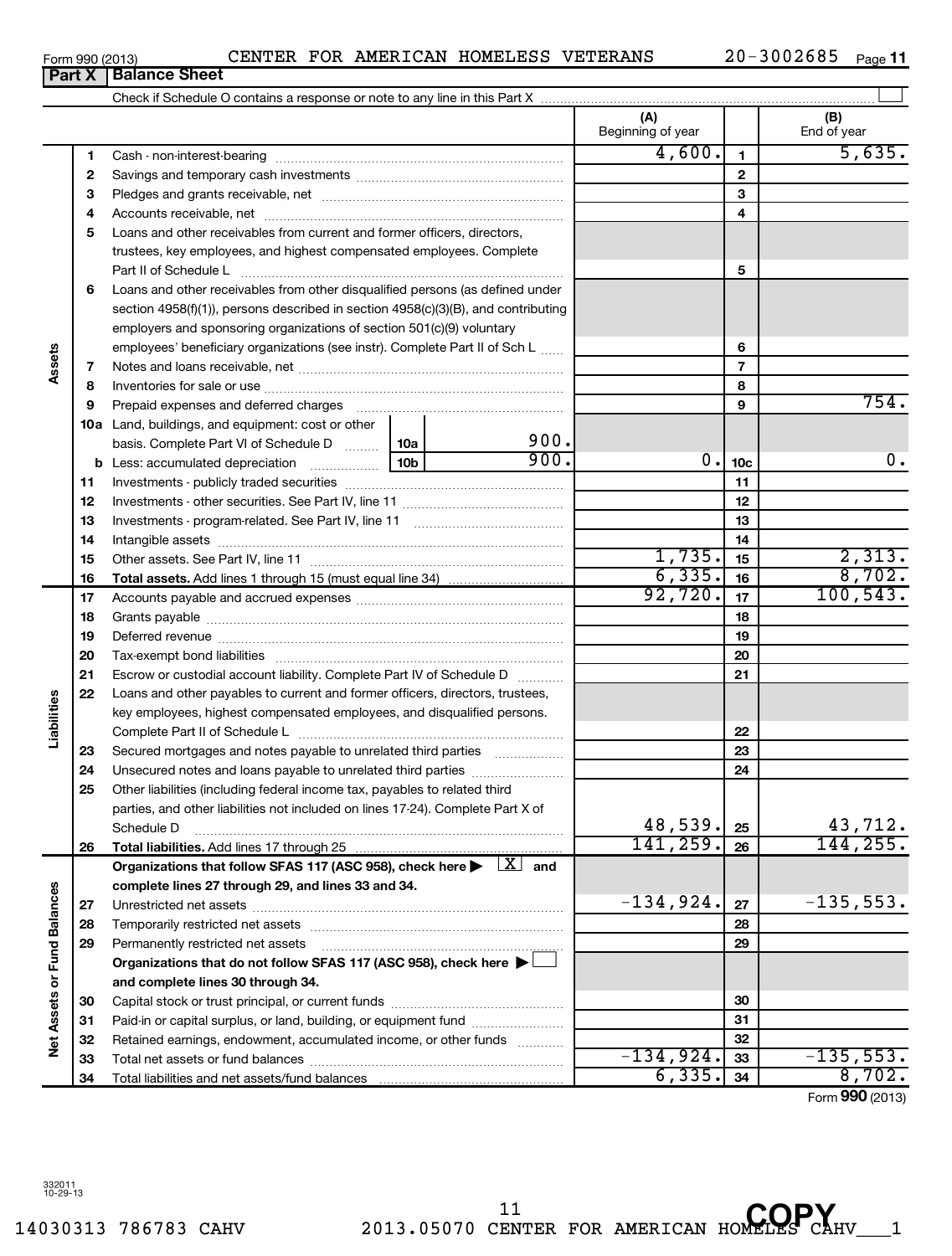332012 10-29-13

## Form 990 (2013)  $\,$  CENTER FOR AMERICAN HOMELESS VETERANS  $\,$  20-3002685  $\,$  Page

20-3002685 Pegg 12

|    | Form 990 (2013)<br>CENIER FOR AMERICAN HOMEDESS VEIERANS                                                                        |                | <b>JUULUUJ</b>           |     | Page iZ           |
|----|---------------------------------------------------------------------------------------------------------------------------------|----------------|--------------------------|-----|-------------------|
|    | <b>Part XI Reconciliation of Net Assets</b>                                                                                     |                |                          |     |                   |
|    |                                                                                                                                 |                |                          |     |                   |
|    |                                                                                                                                 |                |                          |     |                   |
| 1. |                                                                                                                                 | 1              | 2,126,709.               |     |                   |
| 2  |                                                                                                                                 | $\overline{2}$ | $\overline{2,127,351}$ . |     |                   |
| з  |                                                                                                                                 | 3              |                          |     | $-642.$           |
| 4  |                                                                                                                                 | $\overline{4}$ | $-134,924.$              |     |                   |
| 5  | Net unrealized gains (losses) on investments [111] www.martime.community.community.community.community.communi                  | 5              |                          |     |                   |
| 6  | Donated services and use of facilities                                                                                          | 6              |                          |     |                   |
| 7  | Investment expenses                                                                                                             | $\overline{7}$ |                          |     |                   |
| 8  | Prior period adjustments                                                                                                        | 8              |                          |     | $\overline{13}$ . |
| 9  |                                                                                                                                 | 9              |                          |     | $0$ .             |
| 10 | Net assets or fund balances at end of year. Combine lines 3 through 9 (must equal Part X, line 33,                              |                |                          |     |                   |
|    | column (B))                                                                                                                     | 10             | $-135,553.$              |     |                   |
|    | Part XII Financial Statements and Reporting                                                                                     |                |                          |     |                   |
|    |                                                                                                                                 |                |                          |     |                   |
|    |                                                                                                                                 |                |                          | Yes | No                |
| 1. | $\lfloor \mathbf{X} \rfloor$ Accrual<br>Accounting method used to prepare the Form 990: $\Box$ Cash<br>$\Box$ Other             |                |                          |     |                   |
|    | If the organization changed its method of accounting from a prior year or checked "Other," explain in Schedule O.               |                |                          |     |                   |
|    | 2a Were the organization's financial statements compiled or reviewed by an independent accountant?                              |                | 2a                       |     | X                 |
|    | If "Yes," check a box below to indicate whether the financial statements for the year were compiled or reviewed on a            |                |                          |     |                   |
|    | separate basis, consolidated basis, or both:                                                                                    |                |                          |     |                   |
|    | Separate basis<br>Consolidated basis<br>Both consolidated and separate basis                                                    |                |                          |     |                   |
|    |                                                                                                                                 |                | 2 <sub>b</sub>           | х   |                   |
|    | If "Yes," check a box below to indicate whether the financial statements for the year were audited on a separate basis,         |                |                          |     |                   |
|    | consolidated basis, or both:                                                                                                    |                |                          |     |                   |
|    | $ \mathbf{X} $ Separate basis<br><b>Consolidated basis</b><br>Both consolidated and separate basis                              |                |                          |     |                   |
| c  | If "Yes" to line 2a or 2b, does the organization have a committee that assumes responsibility for oversight of the audit,       |                |                          |     |                   |
|    |                                                                                                                                 |                | 2c                       |     | х                 |
|    | If the organization changed either its oversight process or selection process during the tax year, explain in Schedule O.       |                |                          |     |                   |
|    | 3a As a result of a federal award, was the organization required to undergo an audit or audits as set forth in the Single Audit |                |                          |     |                   |
|    |                                                                                                                                 |                | За                       |     | х                 |
|    | b If "Yes," did the organization undergo the required audit or audits? If the organization did not undergo the required audit   |                |                          |     |                   |
|    |                                                                                                                                 |                | 3 <sub>b</sub>           |     |                   |

Form **990** (2013)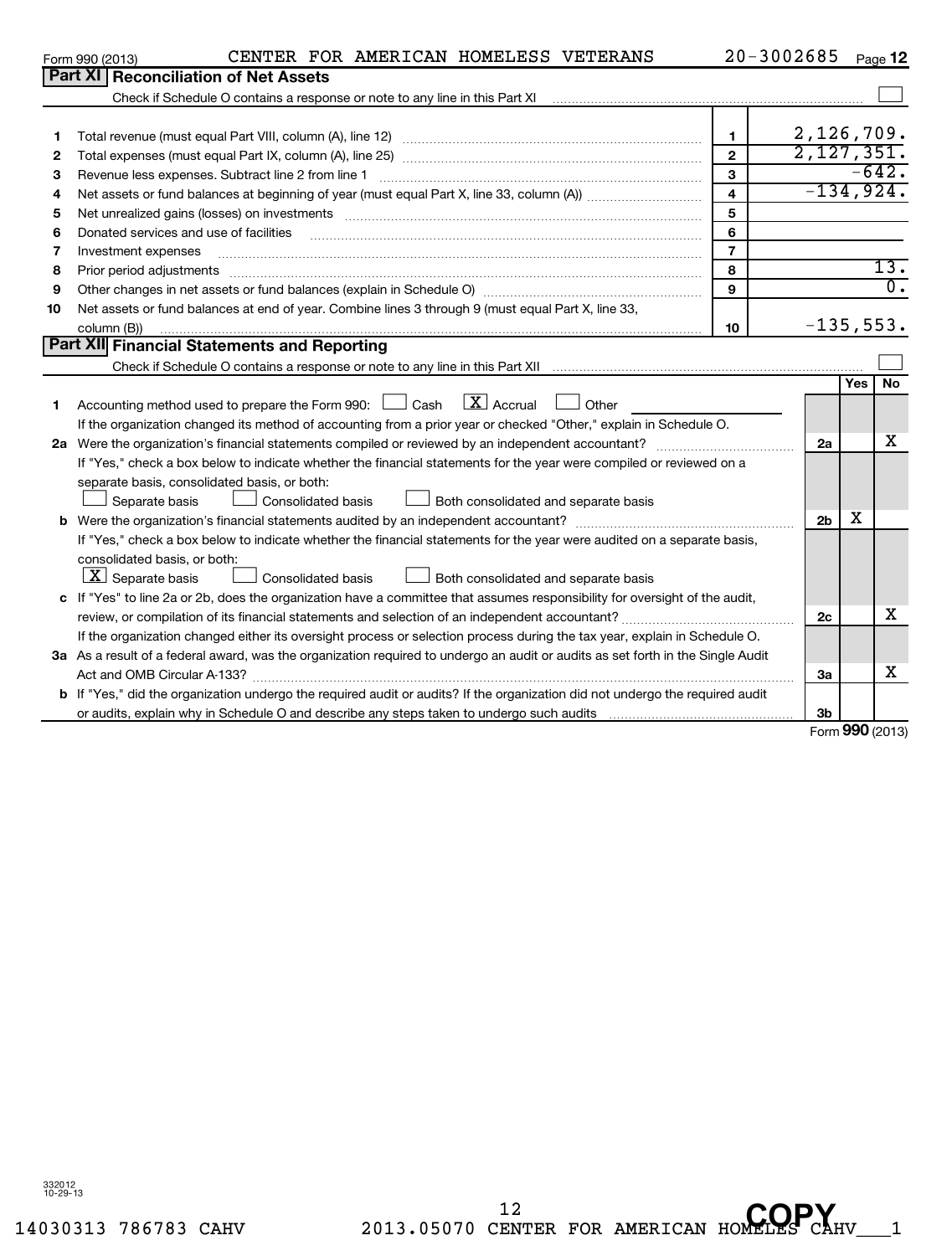| <b>SCHEDULE D</b><br>(Form 990)<br>Department of the Treasury<br>Internal Revenue Service |                                                                                                   | <b>Supplemental Financial Statements</b><br>Complete if the organization answered "Yes," to Form 990,<br>Part IV, line 6, 7, 8, 9, 10, 11a, 11b, 11c, 11d, 11e, 11f, 12a, or 12b.<br>Attach to Form 990.<br>Information about Schedule D (Form 990) and its instructions is at www irs gov/form990 | OMB No. 1545-004<br>2013<br>Open to Publ<br><b>Inspection</b> |
|-------------------------------------------------------------------------------------------|---------------------------------------------------------------------------------------------------|----------------------------------------------------------------------------------------------------------------------------------------------------------------------------------------------------------------------------------------------------------------------------------------------------|---------------------------------------------------------------|
| Name of the organization                                                                  |                                                                                                   |                                                                                                                                                                                                                                                                                                    | <b>Employer identification nur</b>                            |
|                                                                                           | CENTER FOR AMERICAN                                                                               | HOMELESS VETERANS                                                                                                                                                                                                                                                                                  | $20 - 3002685$                                                |
| Part I                                                                                    | Organizations Maintaining Donor Advised Funds or Other Similar Funds or Accounts. Complete if the |                                                                                                                                                                                                                                                                                                    |                                                               |
|                                                                                           | organization answered "Yes" to Form 990, Part IV, line 6.                                         |                                                                                                                                                                                                                                                                                                    |                                                               |
|                                                                                           |                                                                                                   | (a) Donor advised funds                                                                                                                                                                                                                                                                            | (b) Funds and other accounts                                  |
| Total number at end of year                                                               |                                                                                                   |                                                                                                                                                                                                                                                                                                    |                                                               |
|                                                                                           |                                                                                                   |                                                                                                                                                                                                                                                                                                    |                                                               |

**Employer identification number**  $20 - 3002685$ 

OMB No. 1545-0047

**Open to Public Inspection**

|                 | organization answered "Yes" to Form 990, Part IV, line 6.                                                                                                  |                                                     |                                 |
|-----------------|------------------------------------------------------------------------------------------------------------------------------------------------------------|-----------------------------------------------------|---------------------------------|
|                 |                                                                                                                                                            | (a) Donor advised funds                             | (b) Funds and other accounts    |
| 1               |                                                                                                                                                            |                                                     |                                 |
| 2               |                                                                                                                                                            |                                                     |                                 |
| з               |                                                                                                                                                            |                                                     |                                 |
| 4               |                                                                                                                                                            |                                                     |                                 |
| 5               | Did the organization inform all donors and donor advisors in writing that the assets held in donor advised funds                                           |                                                     |                                 |
|                 |                                                                                                                                                            |                                                     | Yes<br><b>No</b>                |
| 6               | Did the organization inform all grantees, donors, and donor advisors in writing that grant funds can be used only                                          |                                                     |                                 |
|                 | for charitable purposes and not for the benefit of the donor or donor advisor, or for any other purpose conferring                                         |                                                     |                                 |
|                 |                                                                                                                                                            |                                                     | Yes<br>No                       |
| Part II         | Conservation Easements. Complete if the organization answered "Yes" to Form 990, Part IV, line 7.                                                          |                                                     |                                 |
| 1               | Purpose(s) of conservation easements held by the organization (check all that apply).                                                                      |                                                     |                                 |
|                 | Preservation of land for public use (e.g., recreation or education)                                                                                        | Preservation of an historically important land area |                                 |
|                 | Protection of natural habitat                                                                                                                              | Preservation of a certified historic structure      |                                 |
|                 | Preservation of open space                                                                                                                                 |                                                     |                                 |
| 2               | Complete lines 2a through 2d if the organization held a qualified conservation contribution in the form of a conservation easement on the last             |                                                     |                                 |
|                 | day of the tax year.                                                                                                                                       |                                                     | Held at the End of the Tax Year |
|                 |                                                                                                                                                            |                                                     |                                 |
| а               | Total number of conservation easements                                                                                                                     |                                                     | 2a<br>2b                        |
| b               |                                                                                                                                                            |                                                     | 2c                              |
|                 | Number of conservation easements included in (c) acquired after 8/17/06, and not on a historic structure                                                   |                                                     |                                 |
| d               |                                                                                                                                                            |                                                     | 2d                              |
| 3               | Number of conservation easements modified, transferred, released, extinguished, or terminated by the organization during the tax                           |                                                     |                                 |
|                 | year $\blacktriangleright$                                                                                                                                 |                                                     |                                 |
| 4               | Number of states where property subject to conservation easement is located $\blacktriangleright$                                                          |                                                     |                                 |
| 5               | Does the organization have a written policy regarding the periodic monitoring, inspection, handling of                                                     |                                                     |                                 |
|                 |                                                                                                                                                            |                                                     | Yes<br><b>No</b>                |
| 6               | Staff and volunteer hours devoted to monitoring, inspecting, and enforcing conservation easements during the year                                          |                                                     |                                 |
| 7               | Amount of expenses incurred in monitoring, inspecting, and enforcing conservation easements during the year $\blacktriangleright$ \$                       |                                                     |                                 |
| 8               | Does each conservation easement reported on line 2(d) above satisfy the requirements of section 170(h)(4)(B)(i)                                            |                                                     |                                 |
|                 |                                                                                                                                                            |                                                     | <b>No</b><br>Yes                |
| 9               | In Part XIII, describe how the organization reports conservation easements in its revenue and expense statement, and balance sheet, and                    |                                                     |                                 |
|                 | include, if applicable, the text of the footnote to the organization's financial statements that describes the organization's accounting for               |                                                     |                                 |
|                 | conservation easements.                                                                                                                                    |                                                     |                                 |
| <b>Part III</b> | Organizations Maintaining Collections of Art, Historical Treasures, or Other Similar Assets.                                                               |                                                     |                                 |
|                 | Complete if the organization answered "Yes" to Form 990, Part IV, line 8.                                                                                  |                                                     |                                 |
|                 | 1a If the organization elected, as permitted under SFAS 116 (ASC 958), not to report in its revenue statement and balance sheet works of art,              |                                                     |                                 |
|                 | historical treasures, or other similar assets held for public exhibition, education, or research in furtherance of public service, provide, in Part XIII,  |                                                     |                                 |
|                 | the text of the footnote to its financial statements that describes these items.                                                                           |                                                     |                                 |
|                 | <b>b</b> If the organization elected, as permitted under SFAS 116 (ASC 958), to report in its revenue statement and balance sheet works of art, historical |                                                     |                                 |
|                 | treasures, or other similar assets held for public exhibition, education, or research in furtherance of public service, provide the following amounts      |                                                     |                                 |
|                 | relating to these items:                                                                                                                                   |                                                     |                                 |
|                 |                                                                                                                                                            |                                                     |                                 |
|                 | (ii) Assets included in Form 990, Part X                                                                                                                   |                                                     | $\blacktriangleright$ \$        |
| 2               | If the organization received or held works of art, historical treasures, or other similar assets for financial gain, provide                               |                                                     |                                 |
|                 | the following amounts required to be reported under SFAS 116 (ASC 958) relating to these items:                                                            |                                                     |                                 |
| а               |                                                                                                                                                            |                                                     |                                 |
| b               |                                                                                                                                                            |                                                     |                                 |
|                 |                                                                                                                                                            |                                                     |                                 |
|                 | LHA For Paperwork Reduction Act Notice, see the Instructions for Form 990.                                                                                 |                                                     | Schedule D (Form 990) 2013      |

332051 09-25-13

|                      | 2013.05070 CENTER FOR AMERICAN HOMELES CAHV |  |  |  |
|----------------------|---------------------------------------------|--|--|--|
| 14030313 786783 CAHV |                                             |  |  |  |

 $1<sub>2</sub>$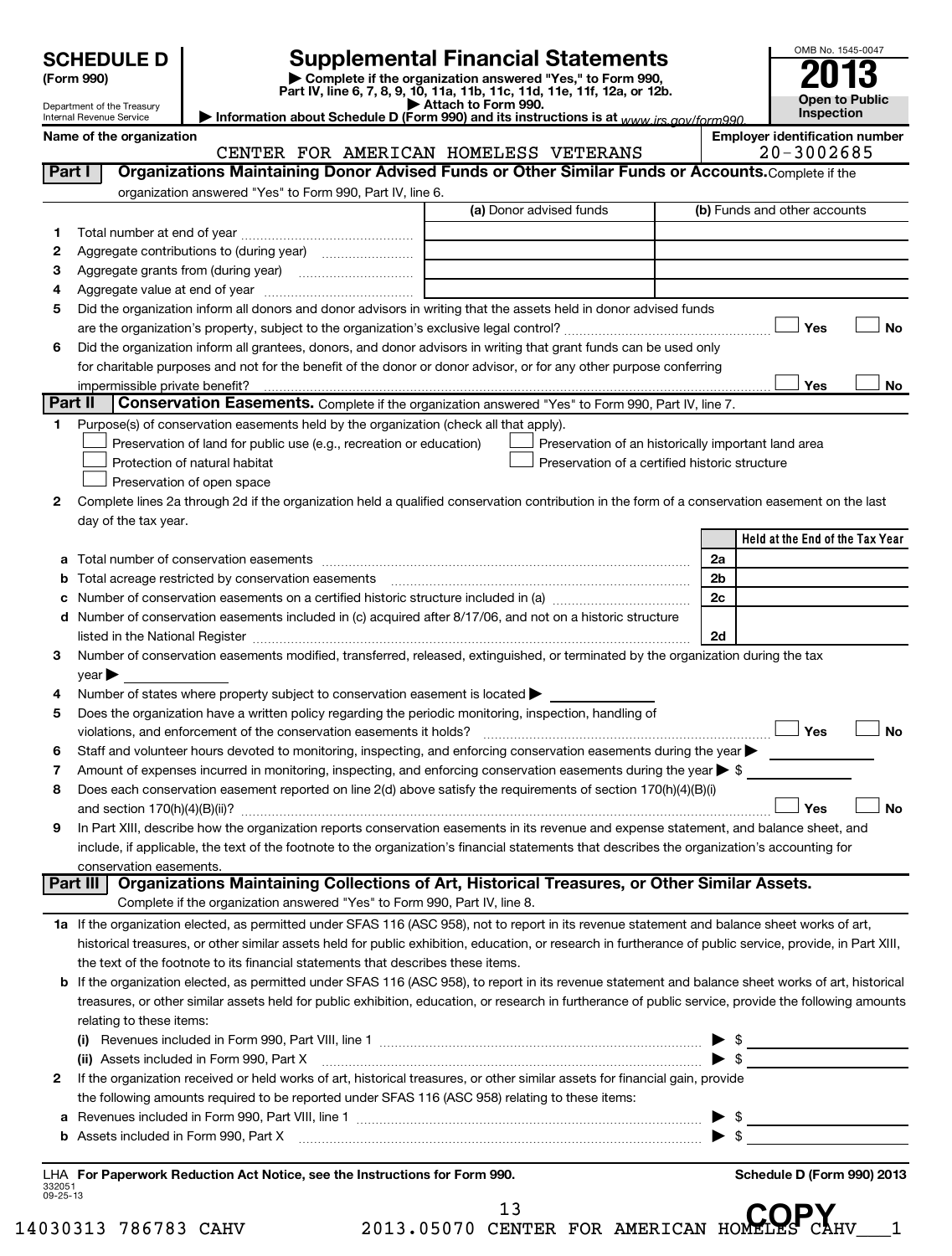|               | Schedule D (Form 990) 2013                                                                                                                                                                                                     | CENTER FOR AMERICAN HOMELESS VETERANS |                   |                                                                                                                                                                                                                                |                 | $20 - 3002685$ Page 2      |                |     |                  |
|---------------|--------------------------------------------------------------------------------------------------------------------------------------------------------------------------------------------------------------------------------|---------------------------------------|-------------------|--------------------------------------------------------------------------------------------------------------------------------------------------------------------------------------------------------------------------------|-----------------|----------------------------|----------------|-----|------------------|
| Part III      | Organizations Maintaining Collections of Art, Historical Treasures, or Other Similar Assets (continued)                                                                                                                        |                                       |                   |                                                                                                                                                                                                                                |                 |                            |                |     |                  |
| 3             | Using the organization's acquisition, accession, and other records, check any of the following that are a significant use of its collection items                                                                              |                                       |                   |                                                                                                                                                                                                                                |                 |                            |                |     |                  |
|               | (check all that apply):                                                                                                                                                                                                        |                                       |                   |                                                                                                                                                                                                                                |                 |                            |                |     |                  |
| а             | Public exhibition                                                                                                                                                                                                              |                                       |                   | Loan or exchange programs                                                                                                                                                                                                      |                 |                            |                |     |                  |
| b             | Scholarly research                                                                                                                                                                                                             | e                                     |                   | Other and the control of the control of the control of the control of the control of the control of the control of the control of the control of the control of the control of the control of the control of the control of th |                 |                            |                |     |                  |
| c             | Preservation for future generations                                                                                                                                                                                            |                                       |                   |                                                                                                                                                                                                                                |                 |                            |                |     |                  |
| 4             | Provide a description of the organization's collections and explain how they further the organization's exempt purpose in Part XIII.                                                                                           |                                       |                   |                                                                                                                                                                                                                                |                 |                            |                |     |                  |
| 5             | During the year, did the organization solicit or receive donations of art, historical treasures, or other similar assets                                                                                                       |                                       |                   |                                                                                                                                                                                                                                |                 |                            |                |     |                  |
|               |                                                                                                                                                                                                                                |                                       |                   |                                                                                                                                                                                                                                |                 |                            | Yes            |     | No               |
|               | Part IV<br>Escrow and Custodial Arrangements. Complete if the organization answered "Yes" to Form 990, Part IV, line 9, or                                                                                                     |                                       |                   |                                                                                                                                                                                                                                |                 |                            |                |     |                  |
|               | reported an amount on Form 990, Part X, line 21.                                                                                                                                                                               |                                       |                   |                                                                                                                                                                                                                                |                 |                            |                |     |                  |
|               | 1a Is the organization an agent, trustee, custodian or other intermediary for contributions or other assets not included                                                                                                       |                                       |                   |                                                                                                                                                                                                                                |                 |                            |                |     |                  |
|               |                                                                                                                                                                                                                                |                                       |                   |                                                                                                                                                                                                                                |                 |                            | Yes            |     | No               |
|               | b If "Yes," explain the arrangement in Part XIII and complete the following table:                                                                                                                                             |                                       |                   |                                                                                                                                                                                                                                |                 |                            |                |     |                  |
|               |                                                                                                                                                                                                                                |                                       |                   |                                                                                                                                                                                                                                |                 |                            | Amount         |     |                  |
| c             | Beginning balance measurements and the contract of the contract of the contract of the contract of the contract of the contract of the contract of the contract of the contract of the contract of the contract of the contrac |                                       |                   |                                                                                                                                                                                                                                | 1c<br>1d        |                            |                |     |                  |
|               |                                                                                                                                                                                                                                |                                       |                   |                                                                                                                                                                                                                                | 1e              |                            |                |     |                  |
|               | Distributions during the year manufactured and an account of the year manufactured and the year manufactured and the year manufactured and the year manufactured and the year manufactured and the year manufactured and the y |                                       |                   |                                                                                                                                                                                                                                | 1f              |                            |                |     |                  |
|               |                                                                                                                                                                                                                                |                                       |                   |                                                                                                                                                                                                                                |                 |                            | Yes            |     | No               |
|               | b If "Yes," explain the arrangement in Part XIII. Check here if the explanation has been provided in Part XIII                                                                                                                 |                                       |                   |                                                                                                                                                                                                                                |                 |                            |                |     |                  |
| <b>Part V</b> | Endowment Funds. Complete if the organization answered "Yes" to Form 990, Part IV, line 10.                                                                                                                                    |                                       |                   |                                                                                                                                                                                                                                |                 |                            |                |     |                  |
|               |                                                                                                                                                                                                                                | (a) Current year                      | (b) Prior year    | (c) Two years back $\vert$ (d) Three years back $\vert$ (e) Four years back                                                                                                                                                    |                 |                            |                |     |                  |
| 1a            | Beginning of year balance                                                                                                                                                                                                      |                                       |                   |                                                                                                                                                                                                                                |                 |                            |                |     |                  |
|               |                                                                                                                                                                                                                                |                                       |                   |                                                                                                                                                                                                                                |                 |                            |                |     |                  |
|               | Net investment earnings, gains, and losses                                                                                                                                                                                     |                                       |                   |                                                                                                                                                                                                                                |                 |                            |                |     |                  |
|               |                                                                                                                                                                                                                                |                                       |                   |                                                                                                                                                                                                                                |                 |                            |                |     |                  |
| е             | Other expenditures for facilities                                                                                                                                                                                              |                                       |                   |                                                                                                                                                                                                                                |                 |                            |                |     |                  |
|               | and programs                                                                                                                                                                                                                   |                                       |                   |                                                                                                                                                                                                                                |                 |                            |                |     |                  |
|               |                                                                                                                                                                                                                                |                                       |                   |                                                                                                                                                                                                                                |                 |                            |                |     |                  |
| g             | End of year balance                                                                                                                                                                                                            |                                       |                   |                                                                                                                                                                                                                                |                 |                            |                |     |                  |
| 2             | Provide the estimated percentage of the current year end balance (line 1g, column (a)) held as:                                                                                                                                |                                       |                   |                                                                                                                                                                                                                                |                 |                            |                |     |                  |
| а             | Board designated or quasi-endowment >                                                                                                                                                                                          |                                       |                   |                                                                                                                                                                                                                                |                 |                            |                |     |                  |
|               | Permanent endowment                                                                                                                                                                                                            | %                                     |                   |                                                                                                                                                                                                                                |                 |                            |                |     |                  |
|               | Temporarily restricted endowment                                                                                                                                                                                               | %                                     |                   |                                                                                                                                                                                                                                |                 |                            |                |     |                  |
|               | The percentages in lines 2a, 2b, and 2c should equal 100%.                                                                                                                                                                     |                                       |                   |                                                                                                                                                                                                                                |                 |                            |                |     |                  |
|               | 3a Are there endowment funds not in the possession of the organization that are held and administered for the organization                                                                                                     |                                       |                   |                                                                                                                                                                                                                                |                 |                            |                |     |                  |
|               | by:                                                                                                                                                                                                                            |                                       |                   |                                                                                                                                                                                                                                |                 |                            |                | Yes | No               |
|               | (i)                                                                                                                                                                                                                            |                                       |                   |                                                                                                                                                                                                                                |                 |                            | 3a(i)          |     |                  |
|               |                                                                                                                                                                                                                                |                                       |                   |                                                                                                                                                                                                                                |                 |                            | 3a(ii)         |     |                  |
|               |                                                                                                                                                                                                                                |                                       |                   |                                                                                                                                                                                                                                |                 |                            | 3b             |     |                  |
|               | Describe in Part XIII the intended uses of the organization's endowment funds.                                                                                                                                                 |                                       |                   |                                                                                                                                                                                                                                |                 |                            |                |     |                  |
|               | <b>Part VI</b><br>Land, Buildings, and Equipment.                                                                                                                                                                              |                                       |                   |                                                                                                                                                                                                                                |                 |                            |                |     |                  |
|               | Complete if the organization answered "Yes" to Form 990, Part IV, line 11a. See Form 990, Part X, line 10.                                                                                                                     |                                       |                   |                                                                                                                                                                                                                                |                 |                            |                |     |                  |
|               | Description of property                                                                                                                                                                                                        | (a) Cost or other                     | (b) Cost or other |                                                                                                                                                                                                                                | (c) Accumulated |                            | (d) Book value |     |                  |
|               |                                                                                                                                                                                                                                | basis (investment)                    | basis (other)     |                                                                                                                                                                                                                                | depreciation    |                            |                |     |                  |
|               |                                                                                                                                                                                                                                |                                       |                   |                                                                                                                                                                                                                                |                 |                            |                |     |                  |
|               |                                                                                                                                                                                                                                |                                       |                   |                                                                                                                                                                                                                                |                 |                            |                |     |                  |
|               |                                                                                                                                                                                                                                |                                       |                   | 900.                                                                                                                                                                                                                           |                 | 900.                       |                |     | $\overline{0}$ . |
|               |                                                                                                                                                                                                                                |                                       |                   |                                                                                                                                                                                                                                |                 |                            |                |     |                  |
|               | Total. Add lines 1a through 1e. (Column (d) must equal Form 990, Part X, column (B), line 10(c).)                                                                                                                              |                                       |                   |                                                                                                                                                                                                                                |                 |                            |                |     | 0.               |
|               |                                                                                                                                                                                                                                |                                       |                   |                                                                                                                                                                                                                                |                 | Schedule D (Form 990) 2013 |                |     |                  |
|               |                                                                                                                                                                                                                                |                                       |                   |                                                                                                                                                                                                                                |                 |                            |                |     |                  |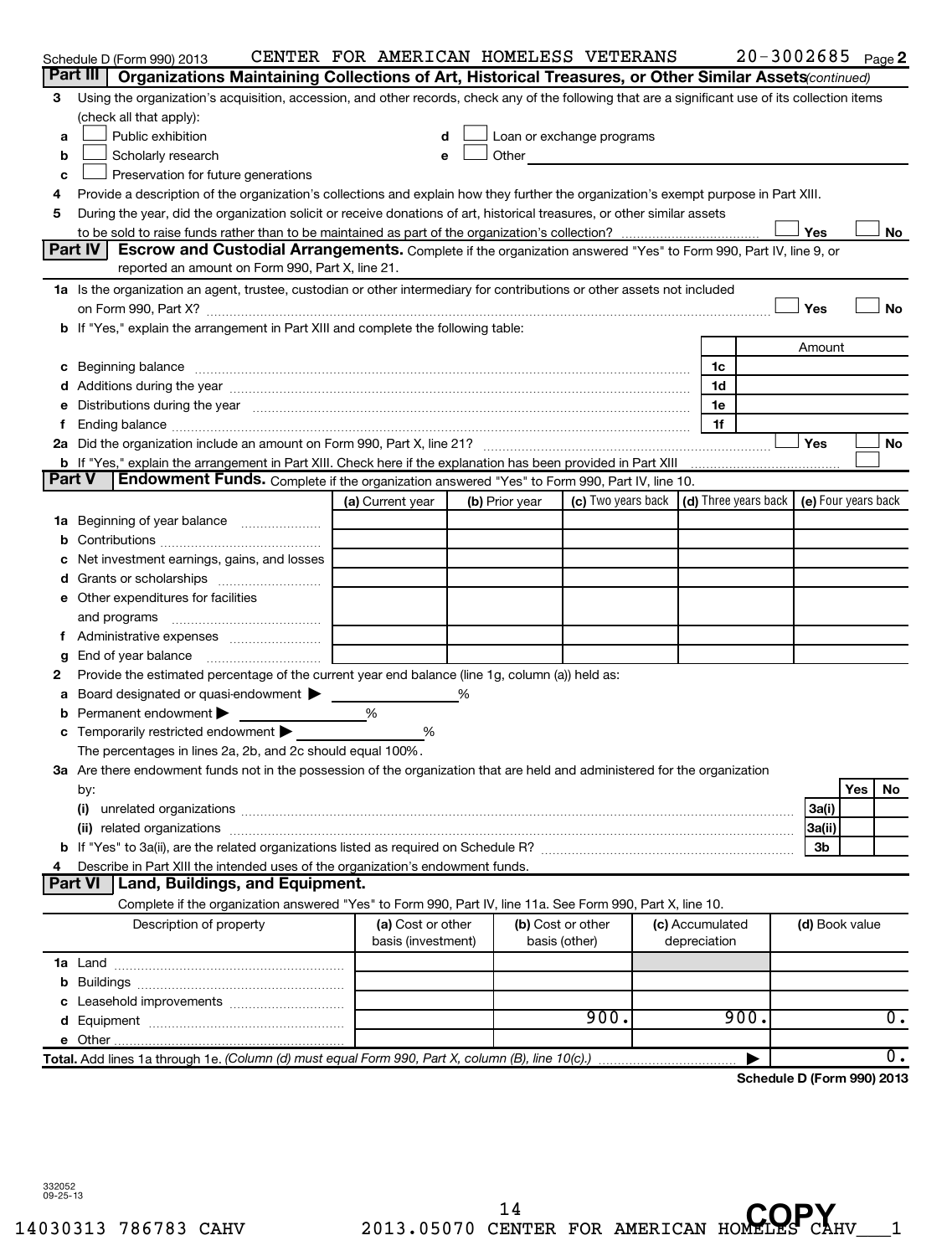| (a) Description of security or category (including name of security)<br>(2)<br>(3) Other<br>(A)<br>(B)<br>(C)<br>(D)<br>(E)<br>(F)<br>(G)<br>(H)<br>Total. (Col. (b) must equal Form 990, Part X, col. (B) line 12.) $\blacktriangleright$<br>Part VIII Investments - Program Related.<br>(a) Description of investment<br>(1)<br>(2)<br>(3)<br>(4)<br>(5)<br>(6)<br>(7)<br>(8)<br>(9)<br>Total. (Col. (b) must equal Form 990, Part X, col. (B) line 13.) $\blacktriangleright$<br>Part IX<br><b>Other Assets.</b><br>Complete if the organization answered "Yes" to Form 990, Part IV, line 11d. See Form 990, Part X, line 15. | Complete if the organization answered "Yes" to Form 990, Part IV, line 11b. See Form 990, Part X, line 12.<br>Complete if the organization answered "Yes" to Form 990, Part IV, line 11c. See Form 990, Part X, line 13. | (b) Book value<br>(b) Book value |                | (c) Method of valuation: Cost or end-of-year market value<br>(c) Method of valuation: Cost or end-of-year market value |
|-----------------------------------------------------------------------------------------------------------------------------------------------------------------------------------------------------------------------------------------------------------------------------------------------------------------------------------------------------------------------------------------------------------------------------------------------------------------------------------------------------------------------------------------------------------------------------------------------------------------------------------|--------------------------------------------------------------------------------------------------------------------------------------------------------------------------------------------------------------------------|----------------------------------|----------------|------------------------------------------------------------------------------------------------------------------------|
|                                                                                                                                                                                                                                                                                                                                                                                                                                                                                                                                                                                                                                   |                                                                                                                                                                                                                          |                                  |                |                                                                                                                        |
|                                                                                                                                                                                                                                                                                                                                                                                                                                                                                                                                                                                                                                   |                                                                                                                                                                                                                          |                                  |                |                                                                                                                        |
|                                                                                                                                                                                                                                                                                                                                                                                                                                                                                                                                                                                                                                   |                                                                                                                                                                                                                          |                                  |                |                                                                                                                        |
|                                                                                                                                                                                                                                                                                                                                                                                                                                                                                                                                                                                                                                   |                                                                                                                                                                                                                          |                                  |                |                                                                                                                        |
|                                                                                                                                                                                                                                                                                                                                                                                                                                                                                                                                                                                                                                   |                                                                                                                                                                                                                          |                                  |                |                                                                                                                        |
|                                                                                                                                                                                                                                                                                                                                                                                                                                                                                                                                                                                                                                   |                                                                                                                                                                                                                          |                                  |                |                                                                                                                        |
|                                                                                                                                                                                                                                                                                                                                                                                                                                                                                                                                                                                                                                   |                                                                                                                                                                                                                          |                                  |                |                                                                                                                        |
|                                                                                                                                                                                                                                                                                                                                                                                                                                                                                                                                                                                                                                   |                                                                                                                                                                                                                          |                                  |                |                                                                                                                        |
|                                                                                                                                                                                                                                                                                                                                                                                                                                                                                                                                                                                                                                   |                                                                                                                                                                                                                          |                                  |                |                                                                                                                        |
|                                                                                                                                                                                                                                                                                                                                                                                                                                                                                                                                                                                                                                   |                                                                                                                                                                                                                          |                                  |                |                                                                                                                        |
|                                                                                                                                                                                                                                                                                                                                                                                                                                                                                                                                                                                                                                   |                                                                                                                                                                                                                          |                                  |                |                                                                                                                        |
|                                                                                                                                                                                                                                                                                                                                                                                                                                                                                                                                                                                                                                   |                                                                                                                                                                                                                          |                                  |                |                                                                                                                        |
|                                                                                                                                                                                                                                                                                                                                                                                                                                                                                                                                                                                                                                   |                                                                                                                                                                                                                          |                                  |                |                                                                                                                        |
|                                                                                                                                                                                                                                                                                                                                                                                                                                                                                                                                                                                                                                   |                                                                                                                                                                                                                          |                                  |                |                                                                                                                        |
|                                                                                                                                                                                                                                                                                                                                                                                                                                                                                                                                                                                                                                   |                                                                                                                                                                                                                          |                                  |                |                                                                                                                        |
|                                                                                                                                                                                                                                                                                                                                                                                                                                                                                                                                                                                                                                   |                                                                                                                                                                                                                          |                                  |                |                                                                                                                        |
|                                                                                                                                                                                                                                                                                                                                                                                                                                                                                                                                                                                                                                   |                                                                                                                                                                                                                          |                                  |                |                                                                                                                        |
|                                                                                                                                                                                                                                                                                                                                                                                                                                                                                                                                                                                                                                   |                                                                                                                                                                                                                          |                                  |                |                                                                                                                        |
|                                                                                                                                                                                                                                                                                                                                                                                                                                                                                                                                                                                                                                   |                                                                                                                                                                                                                          |                                  |                |                                                                                                                        |
|                                                                                                                                                                                                                                                                                                                                                                                                                                                                                                                                                                                                                                   |                                                                                                                                                                                                                          |                                  |                |                                                                                                                        |
|                                                                                                                                                                                                                                                                                                                                                                                                                                                                                                                                                                                                                                   |                                                                                                                                                                                                                          |                                  |                |                                                                                                                        |
|                                                                                                                                                                                                                                                                                                                                                                                                                                                                                                                                                                                                                                   |                                                                                                                                                                                                                          |                                  |                |                                                                                                                        |
|                                                                                                                                                                                                                                                                                                                                                                                                                                                                                                                                                                                                                                   |                                                                                                                                                                                                                          |                                  |                |                                                                                                                        |
|                                                                                                                                                                                                                                                                                                                                                                                                                                                                                                                                                                                                                                   |                                                                                                                                                                                                                          |                                  |                |                                                                                                                        |
|                                                                                                                                                                                                                                                                                                                                                                                                                                                                                                                                                                                                                                   |                                                                                                                                                                                                                          |                                  |                |                                                                                                                        |
|                                                                                                                                                                                                                                                                                                                                                                                                                                                                                                                                                                                                                                   |                                                                                                                                                                                                                          |                                  |                |                                                                                                                        |
|                                                                                                                                                                                                                                                                                                                                                                                                                                                                                                                                                                                                                                   |                                                                                                                                                                                                                          |                                  |                |                                                                                                                        |
|                                                                                                                                                                                                                                                                                                                                                                                                                                                                                                                                                                                                                                   |                                                                                                                                                                                                                          |                                  |                |                                                                                                                        |
|                                                                                                                                                                                                                                                                                                                                                                                                                                                                                                                                                                                                                                   |                                                                                                                                                                                                                          | (a) Description                  |                | (b) Book value                                                                                                         |
| <b>DUE FROM COFAV</b>                                                                                                                                                                                                                                                                                                                                                                                                                                                                                                                                                                                                             |                                                                                                                                                                                                                          |                                  |                | 2,313.                                                                                                                 |
| (1)                                                                                                                                                                                                                                                                                                                                                                                                                                                                                                                                                                                                                               |                                                                                                                                                                                                                          |                                  |                |                                                                                                                        |
| (2)                                                                                                                                                                                                                                                                                                                                                                                                                                                                                                                                                                                                                               |                                                                                                                                                                                                                          |                                  |                |                                                                                                                        |
| (3)                                                                                                                                                                                                                                                                                                                                                                                                                                                                                                                                                                                                                               |                                                                                                                                                                                                                          |                                  |                |                                                                                                                        |
| (4)                                                                                                                                                                                                                                                                                                                                                                                                                                                                                                                                                                                                                               |                                                                                                                                                                                                                          |                                  |                |                                                                                                                        |
| (5)                                                                                                                                                                                                                                                                                                                                                                                                                                                                                                                                                                                                                               |                                                                                                                                                                                                                          |                                  |                |                                                                                                                        |
| (6)                                                                                                                                                                                                                                                                                                                                                                                                                                                                                                                                                                                                                               |                                                                                                                                                                                                                          |                                  |                |                                                                                                                        |
| (7)                                                                                                                                                                                                                                                                                                                                                                                                                                                                                                                                                                                                                               |                                                                                                                                                                                                                          |                                  |                |                                                                                                                        |
| (8)                                                                                                                                                                                                                                                                                                                                                                                                                                                                                                                                                                                                                               |                                                                                                                                                                                                                          |                                  |                |                                                                                                                        |
| (9)                                                                                                                                                                                                                                                                                                                                                                                                                                                                                                                                                                                                                               |                                                                                                                                                                                                                          |                                  |                |                                                                                                                        |
| Total. (Column (b) must equal Form 990, Part X, col. (B) line 15.)<br><b>Other Liabilities.</b>                                                                                                                                                                                                                                                                                                                                                                                                                                                                                                                                   |                                                                                                                                                                                                                          |                                  |                | 2,313.                                                                                                                 |
| Part X                                                                                                                                                                                                                                                                                                                                                                                                                                                                                                                                                                                                                            |                                                                                                                                                                                                                          |                                  |                |                                                                                                                        |
|                                                                                                                                                                                                                                                                                                                                                                                                                                                                                                                                                                                                                                   | Complete if the organization answered "Yes" to Form 990, Part IV, line 11e or 11f. See Form 990, Part X, line 25.                                                                                                        |                                  |                |                                                                                                                        |
| 1.                                                                                                                                                                                                                                                                                                                                                                                                                                                                                                                                                                                                                                | (a) Description of liability                                                                                                                                                                                             |                                  | (b) Book value |                                                                                                                        |
| Federal income taxes<br>(1)                                                                                                                                                                                                                                                                                                                                                                                                                                                                                                                                                                                                       |                                                                                                                                                                                                                          |                                  |                |                                                                                                                        |
| (2)                                                                                                                                                                                                                                                                                                                                                                                                                                                                                                                                                                                                                               | <b>ACCRUED EMPLOYMENT TAXES</b>                                                                                                                                                                                          |                                  | 43,712.        |                                                                                                                        |
| (3)                                                                                                                                                                                                                                                                                                                                                                                                                                                                                                                                                                                                                               |                                                                                                                                                                                                                          |                                  |                |                                                                                                                        |
| (4)                                                                                                                                                                                                                                                                                                                                                                                                                                                                                                                                                                                                                               |                                                                                                                                                                                                                          |                                  |                |                                                                                                                        |
| (5)                                                                                                                                                                                                                                                                                                                                                                                                                                                                                                                                                                                                                               |                                                                                                                                                                                                                          |                                  |                |                                                                                                                        |
| (6)                                                                                                                                                                                                                                                                                                                                                                                                                                                                                                                                                                                                                               |                                                                                                                                                                                                                          |                                  |                |                                                                                                                        |
| (7)                                                                                                                                                                                                                                                                                                                                                                                                                                                                                                                                                                                                                               |                                                                                                                                                                                                                          |                                  |                |                                                                                                                        |
| (8)                                                                                                                                                                                                                                                                                                                                                                                                                                                                                                                                                                                                                               |                                                                                                                                                                                                                          |                                  |                |                                                                                                                        |
| (9)                                                                                                                                                                                                                                                                                                                                                                                                                                                                                                                                                                                                                               |                                                                                                                                                                                                                          |                                  |                |                                                                                                                        |
| Total. (Column (b) must equal Form 990, Part X, col. (B) line 25.)                                                                                                                                                                                                                                                                                                                                                                                                                                                                                                                                                                |                                                                                                                                                                                                                          |                                  | 43,712.        |                                                                                                                        |
| 2. Liability for uncertain tax positions. In Part XIII, provide the text of the footnote to the organization's financial statements that reports the                                                                                                                                                                                                                                                                                                                                                                                                                                                                              |                                                                                                                                                                                                                          |                                  |                |                                                                                                                        |
| organization's liability for uncertain tax positions under FIN 48 (ASC 740). Check here if the text of the footnote has been provided in Part XIII                                                                                                                                                                                                                                                                                                                                                                                                                                                                                |                                                                                                                                                                                                                          |                                  |                |                                                                                                                        |

Schedule D (Form 990) 2013  $\,$  CENTER FOR AMERICAN HOMELESS VETERANS  $\,$  20-3002685  $_{\rm Page}$ 

20-3002685 <sub>Page</sub> 3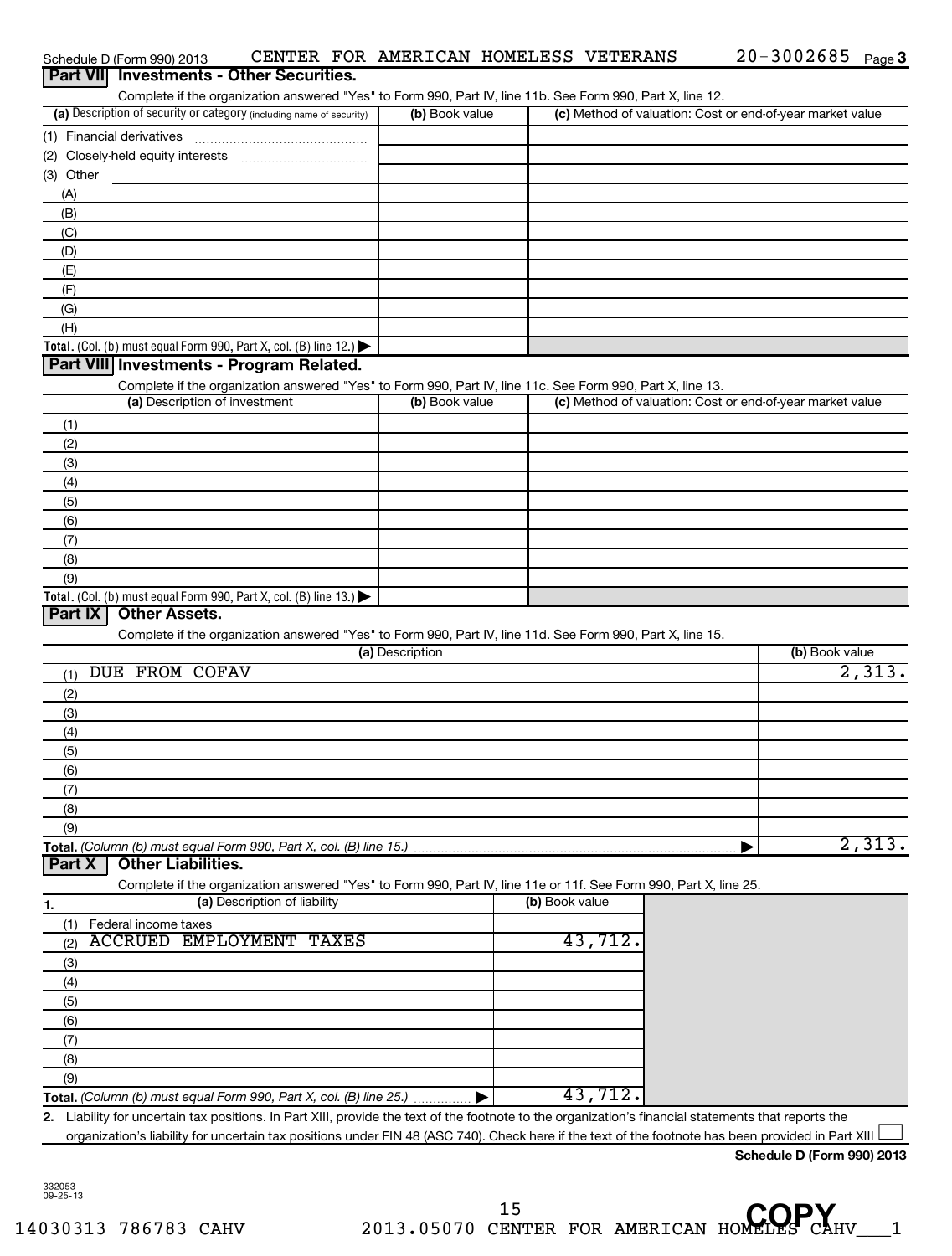|    | CENTER FOR AMERICAN HOMELESS VETERANS<br>Schedule D (Form 990) 2013                                                                                                                                                                 |                |                | 20-3002685 Page 4 |
|----|-------------------------------------------------------------------------------------------------------------------------------------------------------------------------------------------------------------------------------------|----------------|----------------|-------------------|
|    | Part XI<br>Reconciliation of Revenue per Audited Financial Statements With Revenue per Return.                                                                                                                                      |                |                |                   |
|    | Complete if the organization answered "Yes" to Form 990, Part IV, line 12a.                                                                                                                                                         |                |                |                   |
| 1  | Total revenue, gains, and other support per audited financial statements [111] [11] Total revenue, gains, and other support per audited financial statements                                                                        |                | $\blacksquare$ | 2,126,709.        |
| 2  | Amounts included on line 1 but not on Form 990, Part VIII, line 12:                                                                                                                                                                 |                |                |                   |
| a  |                                                                                                                                                                                                                                     | 2a             |                |                   |
| b  |                                                                                                                                                                                                                                     | 2 <sub>b</sub> |                |                   |
| с  |                                                                                                                                                                                                                                     | 2c             |                |                   |
| d  |                                                                                                                                                                                                                                     | 2d             |                |                   |
| е  | Add lines 2a through 2d <b>[10]</b> Communication and the contract of the contract of the contract of the contract of the contract of the contract of the contract of the contract of the contract of the contract of the contract  |                | <b>2e</b>      | υ.                |
| 3  |                                                                                                                                                                                                                                     |                | 3              | 2,126,709.        |
| 4  | Amounts included on Form 990, Part VIII, line 12, but not on line 1:                                                                                                                                                                |                |                |                   |
| a  |                                                                                                                                                                                                                                     | 4a             |                |                   |
| b  |                                                                                                                                                                                                                                     | 4 <sub>b</sub> |                |                   |
| C  | Add lines 4a and 4b                                                                                                                                                                                                                 |                | 4c             | $\mathbf 0$ .     |
| 5. |                                                                                                                                                                                                                                     |                | 5              | 2,126,709.        |
|    | Part XII   Reconciliation of Expenses per Audited Financial Statements With Expenses per Return.                                                                                                                                    |                |                |                   |
|    | Complete if the organization answered "Yes" to Form 990, Part IV, line 12a.                                                                                                                                                         |                |                |                   |
| 1  |                                                                                                                                                                                                                                     |                | $\blacksquare$ | 2,127,351.        |
| 2  | Amounts included on line 1 but not on Form 990, Part IX, line 25:                                                                                                                                                                   |                |                |                   |
| а  |                                                                                                                                                                                                                                     | 2a             |                |                   |
| b  |                                                                                                                                                                                                                                     | 2 <sub>b</sub> |                |                   |
|    |                                                                                                                                                                                                                                     | 2c             |                |                   |
|    |                                                                                                                                                                                                                                     | 2d             |                |                   |
| е  | Add lines 2a through 2d <b>must be a constructed as the constant of the constant of the constant of the construction</b>                                                                                                            |                | 2е             | υ.                |
| 3  |                                                                                                                                                                                                                                     |                | 3              | 2,127,351.        |
| 4  | Amounts included on Form 990, Part IX, line 25, but not on line 1:                                                                                                                                                                  |                |                |                   |
| a  |                                                                                                                                                                                                                                     | 4a             |                |                   |
|    | Other (Describe in Part XIII.) <b>Construction Contract Construction</b> Chemical Construction Chemical Chemical Chemical Chemical Chemical Chemical Chemical Chemical Chemical Chemical Chemical Chemical Chemical Chemical Chemic | 4 <sub>h</sub> |                |                   |
|    | c Add lines 4a and 4b                                                                                                                                                                                                               |                | 4c             | 0.                |
| 5  |                                                                                                                                                                                                                                     |                |                | 2,127,351.        |
|    | Part XIII Supplemental Information.                                                                                                                                                                                                 |                |                |                   |

Provide the descriptions required for Part II, lines 3, 5, and 9; Part III, lines 1a and 4; Part IV, lines 1b and 2b; Part V, line 4; Part X, line 2; Part XI, lines 2d and 4b; and Part XII, lines 2d and 4b. Also complete this part to provide any additional information.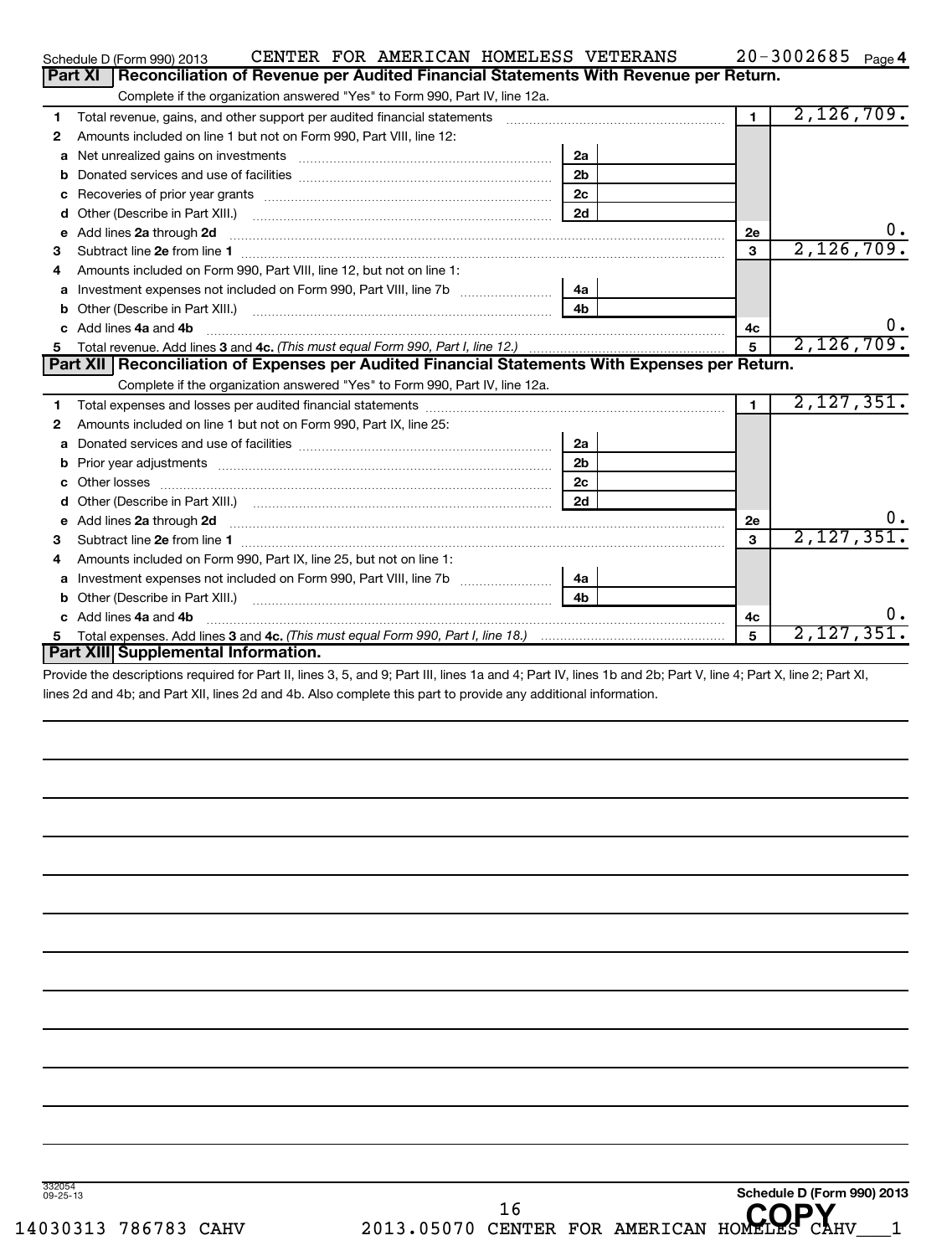| <b>SCHEDULE G</b>                                                                                                                             |                                  | <b>Supplemental Information Regarding Fundraising or Gaming Activities</b>                                                                                                                                                                                    |                                                          |                |                                                                            |                                                                            | OMB No. 1545-0047                                       |
|-----------------------------------------------------------------------------------------------------------------------------------------------|----------------------------------|---------------------------------------------------------------------------------------------------------------------------------------------------------------------------------------------------------------------------------------------------------------|----------------------------------------------------------|----------------|----------------------------------------------------------------------------|----------------------------------------------------------------------------|---------------------------------------------------------|
| (Form 990 or 990-EZ)                                                                                                                          |                                  | Complete if the organization answered "Yes" to Form 990, Part IV, lines 17, 18, or 19, or if the                                                                                                                                                              |                                                          |                |                                                                            |                                                                            |                                                         |
|                                                                                                                                               |                                  | organization entered more than \$15,000 on Form 990-EZ, line 6a.                                                                                                                                                                                              |                                                          |                |                                                                            |                                                                            | <b>Open To Public</b>                                   |
| Department of the Treasury<br>Internal Revenue Service                                                                                        |                                  | Attach to Form 990 or Form 990-EZ.<br>Information about Schedule G (Form 990 or 990-EZ) and its instructions is at www irs gov/form 990                                                                                                                       |                                                          |                |                                                                            |                                                                            | Inspection                                              |
| Name of the organization                                                                                                                      |                                  |                                                                                                                                                                                                                                                               |                                                          |                |                                                                            |                                                                            | <b>Employer identification number</b>                   |
|                                                                                                                                               |                                  | CENTER FOR AMERICAN HOMELESS VETERANS                                                                                                                                                                                                                         |                                                          |                |                                                                            | $20 - 3002685$                                                             |                                                         |
| Part I                                                                                                                                        | required to complete this part.  | Fundraising Activities. Complete if the organization answered "Yes" to Form 990, Part IV, line 17. Form 990-EZ filers are not                                                                                                                                 |                                                          |                |                                                                            |                                                                            |                                                         |
| $\lfloor \underline{X} \rfloor$ Mail solicitations<br>a<br>b<br>$\boxed{\mathbf{X}}$ Phone solicitations<br>с<br>In-person solicitations<br>d | Internet and email solicitations | 1 Indicate whether the organization raised funds through any of the following activities. Check all that apply.<br>e l<br>f<br>g<br>2 a Did the organization have a written or oral agreement with any individual (including officers, directors, trustees or | Special fundraising events                               |                | Solicitation of non-government grants<br>Solicitation of government grants |                                                                            |                                                         |
| compensated at least \$5,000 by the organization.                                                                                             |                                  | key employees listed in Form 990, Part VII) or entity in connection with professional fundraising services?<br><b>b</b> If "Yes," list the ten highest paid individuals or entities (fundraisers) pursuant to agreements under which the fundraiser is to be  |                                                          |                |                                                                            | $\boxed{\text{X}}$ Yes                                                     | <b>No</b>                                               |
| (i) Name and address of individual<br>or entity (fundraiser)                                                                                  |                                  | (ii) Activity                                                                                                                                                                                                                                                 | (iii) Did<br>fundraiser<br>have custody<br>or control of | contributions? | (iv) Gross receipts<br>from activity                                       | (v) Amount paid<br>to (or retained by)<br>fundraiser<br>listed in col. (i) | (vi) Amount paid<br>to (or retained by)<br>organization |
| OUTREACH CALLING - 200 S.                                                                                                                     |                                  |                                                                                                                                                                                                                                                               | Yes                                                      | <b>No</b>      |                                                                            |                                                                            |                                                         |
| VIRGINIA ST., 8TH FLOOR,                                                                                                                      |                                  | SOLICITATION                                                                                                                                                                                                                                                  |                                                          | x              | 2,088,706.                                                                 | 1,424,197.                                                                 | 664,509.                                                |
|                                                                                                                                               |                                  |                                                                                                                                                                                                                                                               |                                                          |                |                                                                            |                                                                            |                                                         |
|                                                                                                                                               |                                  |                                                                                                                                                                                                                                                               |                                                          |                |                                                                            |                                                                            |                                                         |
|                                                                                                                                               |                                  |                                                                                                                                                                                                                                                               |                                                          |                |                                                                            |                                                                            |                                                         |
|                                                                                                                                               |                                  |                                                                                                                                                                                                                                                               |                                                          |                |                                                                            |                                                                            |                                                         |
|                                                                                                                                               |                                  |                                                                                                                                                                                                                                                               |                                                          |                |                                                                            |                                                                            |                                                         |
|                                                                                                                                               |                                  |                                                                                                                                                                                                                                                               |                                                          |                |                                                                            |                                                                            |                                                         |
|                                                                                                                                               |                                  |                                                                                                                                                                                                                                                               |                                                          |                |                                                                            |                                                                            |                                                         |
|                                                                                                                                               |                                  |                                                                                                                                                                                                                                                               |                                                          |                |                                                                            |                                                                            |                                                         |
|                                                                                                                                               |                                  |                                                                                                                                                                                                                                                               |                                                          |                |                                                                            |                                                                            |                                                         |
|                                                                                                                                               |                                  |                                                                                                                                                                                                                                                               |                                                          |                |                                                                            |                                                                            |                                                         |
|                                                                                                                                               |                                  |                                                                                                                                                                                                                                                               |                                                          |                |                                                                            |                                                                            |                                                         |
|                                                                                                                                               |                                  |                                                                                                                                                                                                                                                               |                                                          |                |                                                                            |                                                                            |                                                         |
|                                                                                                                                               |                                  |                                                                                                                                                                                                                                                               |                                                          |                |                                                                            |                                                                            |                                                         |
|                                                                                                                                               |                                  |                                                                                                                                                                                                                                                               |                                                          |                |                                                                            |                                                                            |                                                         |
| Total                                                                                                                                         |                                  |                                                                                                                                                                                                                                                               |                                                          |                | 2,088,706.                                                                 | 1,424,197.                                                                 | 664,509.                                                |
| or licensing.                                                                                                                                 |                                  | 3 List all states in which the organization is registered or licensed to solicit contributions or has been notified it is exempt from registration                                                                                                            |                                                          |                |                                                                            |                                                                            |                                                         |
|                                                                                                                                               |                                  | AL, AK, AR, CA, CO, CT, FL, GA, HI, IL, IA, KS, KY, LA, ME, MD, MA, MN, MS, MO, NV, NH, NJ, NM, NY                                                                                                                                                            |                                                          |                |                                                                            |                                                                            |                                                         |
|                                                                                                                                               |                                  | NC, ND, OH, OK, OR, PA, RI, SC, TN, TX, UT, VA, WA, WV, WI                                                                                                                                                                                                    |                                                          |                |                                                                            |                                                                            |                                                         |
|                                                                                                                                               |                                  |                                                                                                                                                                                                                                                               |                                                          |                |                                                                            |                                                                            |                                                         |
|                                                                                                                                               |                                  |                                                                                                                                                                                                                                                               |                                                          |                |                                                                            |                                                                            |                                                         |
|                                                                                                                                               |                                  |                                                                                                                                                                                                                                                               |                                                          |                |                                                                            |                                                                            |                                                         |
|                                                                                                                                               |                                  |                                                                                                                                                                                                                                                               |                                                          |                |                                                                            |                                                                            |                                                         |
|                                                                                                                                               |                                  |                                                                                                                                                                                                                                                               |                                                          |                |                                                                            |                                                                            |                                                         |
|                                                                                                                                               |                                  |                                                                                                                                                                                                                                                               |                                                          |                |                                                                            |                                                                            |                                                         |
|                                                                                                                                               |                                  |                                                                                                                                                                                                                                                               |                                                          |                |                                                                            |                                                                            |                                                         |
| 332081                                                                                                                                        |                                  | LHA For Paperwork Reduction Act Notice, see the Instructions for Form 990 or 990-EZ.<br>SEE PART IV FOR CONTINUATIONS                                                                                                                                         |                                                          |                |                                                                            |                                                                            | Schedule G (Form 990 or 990-EZ) 2013                    |
| 09-12-13                                                                                                                                      |                                  |                                                                                                                                                                                                                                                               |                                                          |                |                                                                            |                                                                            |                                                         |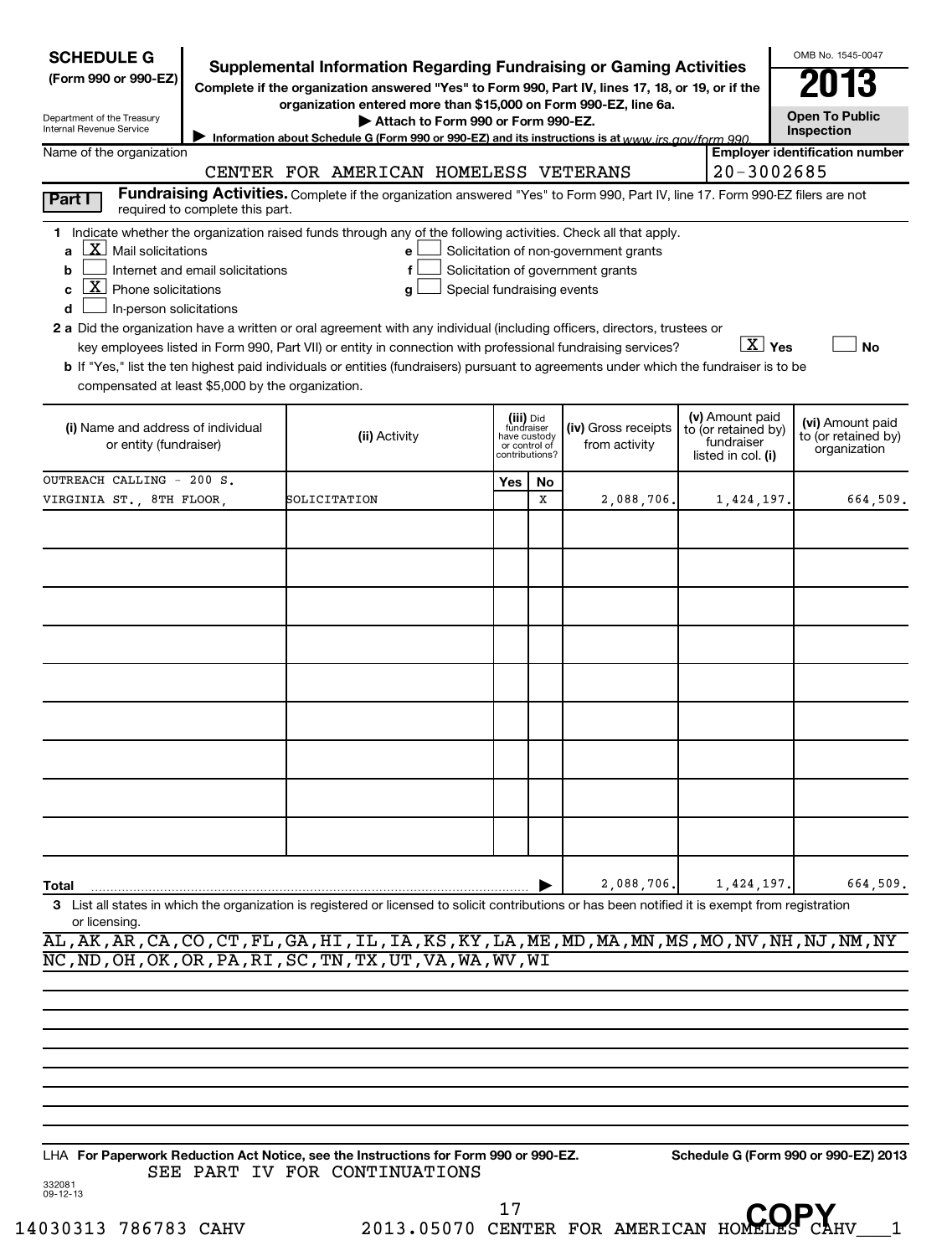|                 | Part II  | Schedule G (Form 990 or 990-EZ) 2013 CENTER FOR AMERICAN HOMELESS VETERANS<br>Fundraising Events. Complete if the organization answered "Yes" to Form 990, Part IV, line 18, or reported more than \$15,000 |                   |                         |                       | $20 - 3002685$ Page 2                                  |
|-----------------|----------|-------------------------------------------------------------------------------------------------------------------------------------------------------------------------------------------------------------|-------------------|-------------------------|-----------------------|--------------------------------------------------------|
|                 |          | of fundraising event contributions and gross income on Form 990-EZ, lines 1 and 6b. List events with gross receipts greater than \$5,000.                                                                   |                   |                         |                       |                                                        |
|                 |          |                                                                                                                                                                                                             | $(a)$ Event #1    | (b) Event #2            | (c) Other events      | (d) Total events<br>(add col. (a) through<br>col. (c)) |
|                 |          |                                                                                                                                                                                                             | (event type)      | (event type)            | (total number)        |                                                        |
| Revenue         | 1.       |                                                                                                                                                                                                             |                   |                         |                       |                                                        |
|                 |          |                                                                                                                                                                                                             |                   |                         |                       |                                                        |
|                 | 3        | Gross income (line 1 minus line 2)                                                                                                                                                                          |                   |                         |                       |                                                        |
|                 |          |                                                                                                                                                                                                             |                   |                         |                       |                                                        |
|                 |          |                                                                                                                                                                                                             |                   |                         |                       |                                                        |
|                 | 5        |                                                                                                                                                                                                             |                   |                         |                       |                                                        |
| Direct Expenses | 6        |                                                                                                                                                                                                             |                   |                         |                       |                                                        |
|                 | 7        |                                                                                                                                                                                                             |                   |                         |                       |                                                        |
|                 | 8        |                                                                                                                                                                                                             |                   |                         |                       |                                                        |
|                 | 9        |                                                                                                                                                                                                             |                   |                         |                       |                                                        |
|                 |          |                                                                                                                                                                                                             |                   |                         | $\blacktriangleright$ |                                                        |
|                 |          |                                                                                                                                                                                                             |                   |                         |                       |                                                        |
|                 | Part III | Gaming. Complete if the organization answered "Yes" to Form 990, Part IV, line 19, or reported more than                                                                                                    |                   |                         |                       |                                                        |
|                 |          | \$15,000 on Form 990-EZ, line 6a.                                                                                                                                                                           |                   | (b) Pull tabs/instant   |                       |                                                        |
|                 |          |                                                                                                                                                                                                             | (a) Bingo         | bingo/progressive bingo | (c) Other gaming      | (d) Total gaming (add<br>col. (a) through col. (c))    |
| Revenue         |          |                                                                                                                                                                                                             |                   |                         |                       |                                                        |
|                 |          |                                                                                                                                                                                                             |                   |                         |                       |                                                        |
|                 |          |                                                                                                                                                                                                             |                   |                         |                       |                                                        |
|                 |          |                                                                                                                                                                                                             |                   |                         |                       |                                                        |
| Expenses        | 3        |                                                                                                                                                                                                             |                   |                         |                       |                                                        |
| ಕ್ಷ<br>ă        |          |                                                                                                                                                                                                             |                   |                         |                       |                                                        |
|                 |          |                                                                                                                                                                                                             |                   |                         |                       |                                                        |
|                 |          | 6 Volunteer labor                                                                                                                                                                                           | Yes<br>$\%$<br>No | Yes<br>%<br>No          | Yes<br>%<br>No        |                                                        |
|                 | 7        |                                                                                                                                                                                                             |                   |                         | ▶                     |                                                        |
|                 |          |                                                                                                                                                                                                             |                   |                         |                       |                                                        |
|                 |          |                                                                                                                                                                                                             |                   |                         |                       |                                                        |
|                 |          | <b>b</b> If "No," explain:<br><u> 1989 - Andrea Stadt Britain, amerikansk politiker (</u>                                                                                                                   |                   |                         |                       | Yes<br><b>No</b>                                       |
|                 |          |                                                                                                                                                                                                             |                   |                         |                       |                                                        |
|                 |          |                                                                                                                                                                                                             |                   |                         |                       | Yes<br>No                                              |
|                 |          |                                                                                                                                                                                                             |                   |                         |                       |                                                        |
|                 |          | 332082 09-12-13                                                                                                                                                                                             |                   |                         |                       | Schedule G (Form 990 or 990-EZ) 2013                   |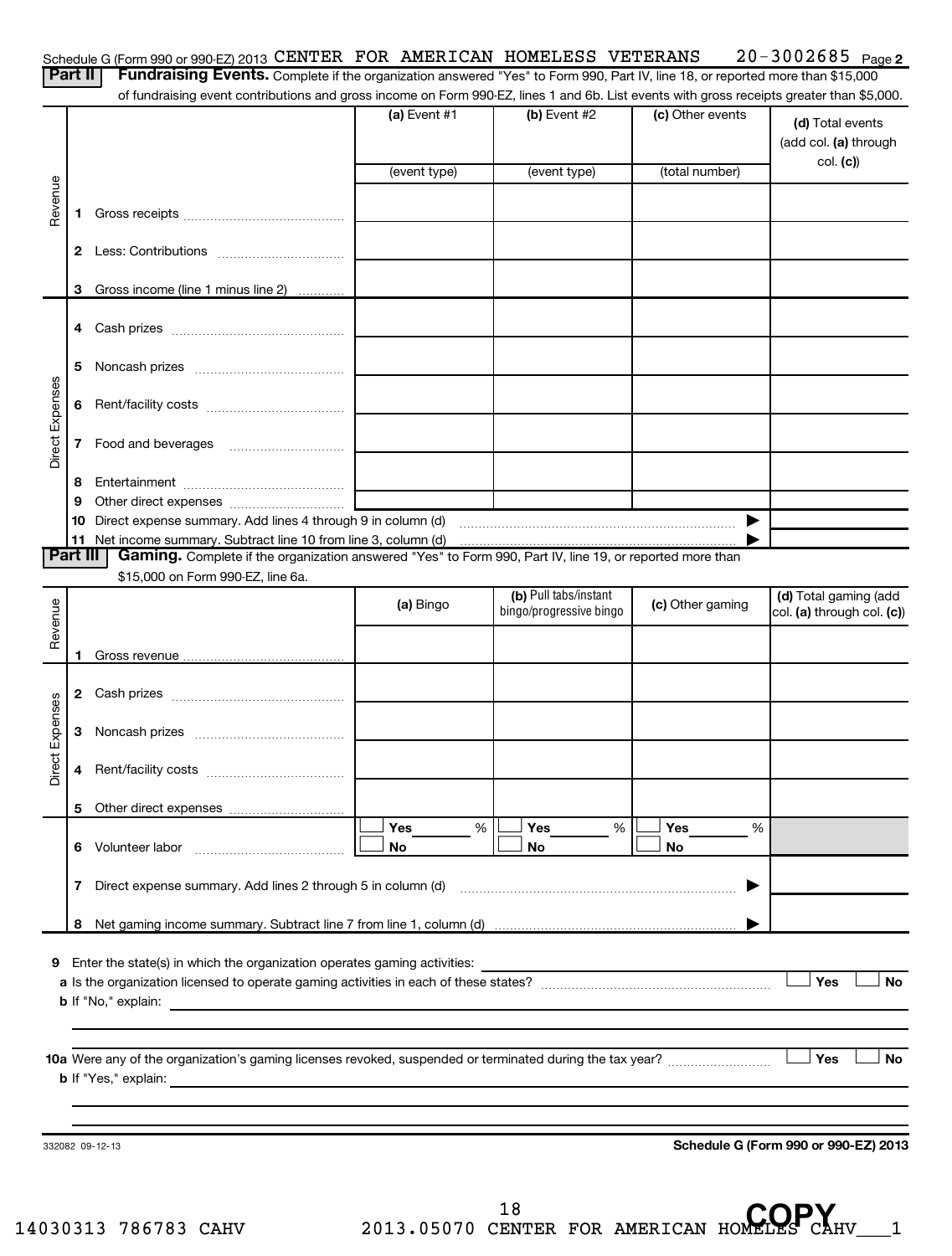|       | Schedule G (Form 990 or 990-EZ) 2013 CENTER FOR AMERICAN HOMELESS VETERANS 20-3002685                                                                                                                                                                                               |                 |     | Page 3 |
|-------|-------------------------------------------------------------------------------------------------------------------------------------------------------------------------------------------------------------------------------------------------------------------------------------|-----------------|-----|--------|
|       |                                                                                                                                                                                                                                                                                     |                 | Yes | No     |
|       | 12 Is the organization a grantor, beneficiary or trustee of a trust or a member of a partnership or other entity formed                                                                                                                                                             |                 | Yes | No     |
|       | 13 Indicate the percentage of gaming activity operated in:                                                                                                                                                                                                                          |                 |     |        |
|       |                                                                                                                                                                                                                                                                                     | 1За             |     |        |
|       |                                                                                                                                                                                                                                                                                     | 13 <sub>b</sub> |     |        |
|       | 14 Enter the name and address of the person who prepares the organization's gaming/special events books and records:                                                                                                                                                                |                 |     |        |
|       | Name $\blacktriangleright$<br>and the control of the control of the control of the control of the control of the control of the control of the                                                                                                                                      |                 |     |        |
|       | Address $\blacktriangleright$<br>and the control of the control of the control of the control of the control of the control of the control of the                                                                                                                                   |                 |     |        |
|       | 15a Does the organization have a contract with a third party from whom the organization receives gaming revenue?                                                                                                                                                                    |                 | Yes |        |
|       |                                                                                                                                                                                                                                                                                     |                 |     |        |
|       | of gaming revenue retained by the third party $\triangleright$ \$ __________________.                                                                                                                                                                                               |                 |     |        |
|       | c If "Yes," enter name and address of the third party:                                                                                                                                                                                                                              |                 |     |        |
|       | Name $\blacktriangleright$                                                                                                                                                                                                                                                          |                 |     |        |
|       | Address $\blacktriangleright$<br><u> 1989 - Johann Stein, fransk politik (d. 1989)</u>                                                                                                                                                                                              |                 |     |        |
| 16.   | Gaming manager information:                                                                                                                                                                                                                                                         |                 |     |        |
|       | Name $\blacktriangleright$<br><u> 1989 - Johann Harry Harry Harry Harry Harry Harry Harry Harry Harry Harry Harry Harry Harry Harry Harry Harry</u>                                                                                                                                 |                 |     |        |
|       | Gaming manager compensation > \$                                                                                                                                                                                                                                                    |                 |     |        |
|       |                                                                                                                                                                                                                                                                                     |                 |     |        |
|       | Director/officer<br>Employee<br>Independent contractor                                                                                                                                                                                                                              |                 |     |        |
|       | 17 Mandatory distributions:                                                                                                                                                                                                                                                         |                 |     |        |
|       | a Is the organization required under state law to make charitable distributions from the gaming proceeds to                                                                                                                                                                         |                 |     |        |
|       | retain the state gaming license?                                                                                                                                                                                                                                                    |                 | Yes |        |
|       | <b>b</b> Enter the amount of distributions required under state law to be distributed to other exempt organizations or spent in the                                                                                                                                                 |                 |     |        |
|       | organization's own exempt activities during the tax year $\triangleright$ \$                                                                                                                                                                                                        |                 |     |        |
|       | <b>Part IV</b><br>Supplemental Information. Provide the explanations required by Part I, line 2b, columns (iii) and (v), and Part III, lines 9, 9b, 10b, 15b,<br>15c, 16, and 17b, as applicable. Also complete this part to provide any additional information (see instructions). |                 |     |        |
|       | SCHEDULE G, PART I, LINE 2B, LIST OF TEN HIGHEST PAID FUNDRAISERS:                                                                                                                                                                                                                  |                 |     |        |
|       |                                                                                                                                                                                                                                                                                     |                 |     |        |
| ( I ) | NAME OF FUNDRAISER: OUTREACH CALLING                                                                                                                                                                                                                                                |                 |     |        |
| ( I ) | ADDRESS OF FUNDRAISER: 200 S. VIRGINIA ST., 8TH FLOOR, RENO, NV                                                                                                                                                                                                                     |                 |     | 89501  |
|       |                                                                                                                                                                                                                                                                                     |                 |     |        |
|       |                                                                                                                                                                                                                                                                                     |                 |     |        |
|       |                                                                                                                                                                                                                                                                                     |                 |     |        |
|       |                                                                                                                                                                                                                                                                                     |                 |     |        |
|       |                                                                                                                                                                                                                                                                                     |                 |     |        |
|       | Schedule G (Form 990 or 990-EZ) 2013<br>332083 09-12-13<br>19                                                                                                                                                                                                                       |                 |     |        |
|       | 2013.05070 CENTER FOR AMERICAN HOMEI<br>14030313 786783 CAHV                                                                                                                                                                                                                        |                 |     |        |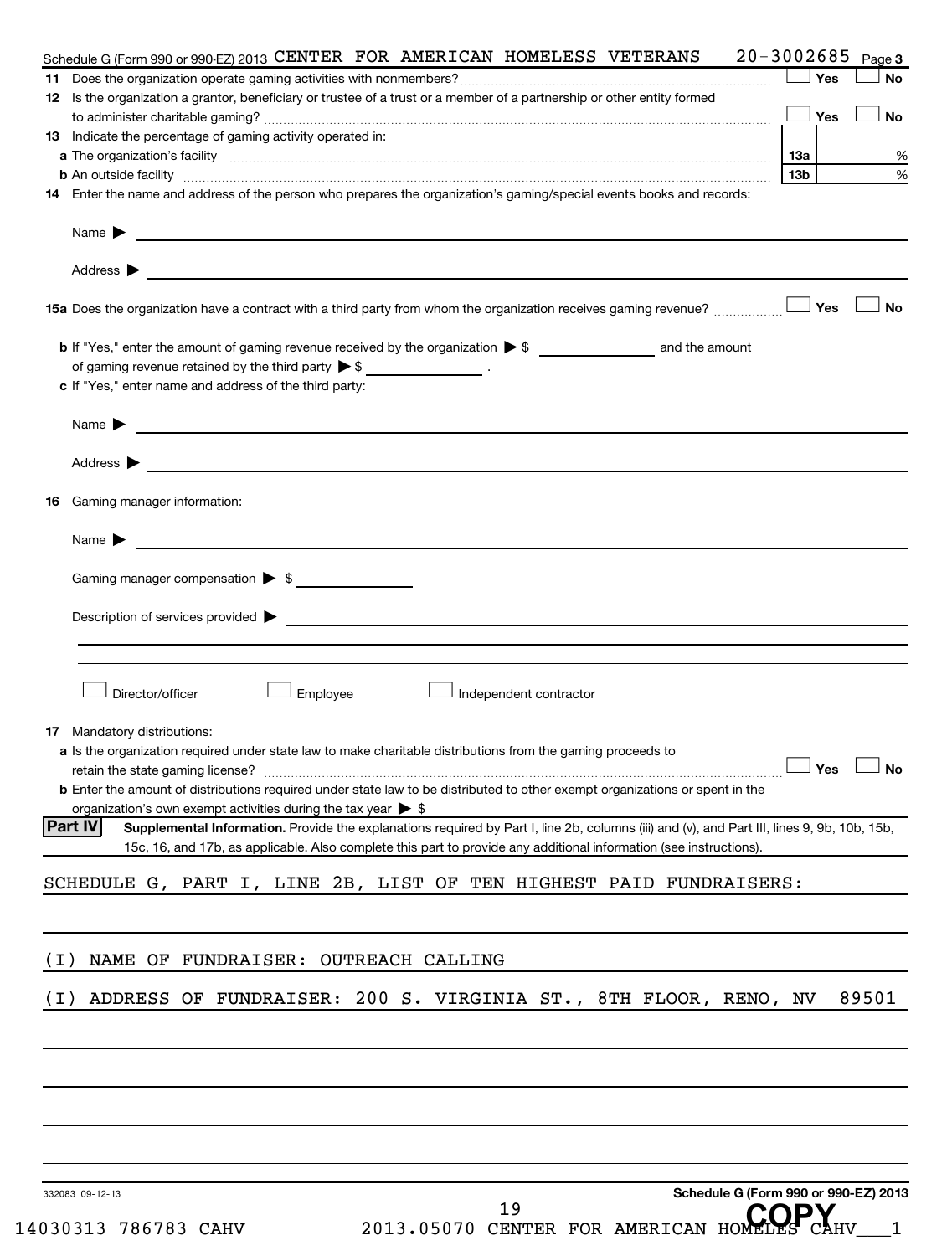Department of the Treasury **(Form 990 or 990-EZ)**

# **SCHEDULE O Supplemental Information to Form 990 or 990-EZ 2013**

OMB No. 1545-0047

**Complete to provide information for responses to specific questions on Form 990 or 990-EZ or to provide any additional information. | Attach to Form 990 or 990-EZ.**

Internal Revenue Service Name of the organization

CENTER FOR AMERICAN HOMELESS VETERANS | 20-3002685

**Information about Schedule O (Form 990 or 990-EZ) and its instructions is at www.irs.gov/form990. Employer identification number**

**COPY**

**Open to Public Inspection**

FORM 990, PART I, DOING BUSINESS AS:

AMERICAN HOMELESS AND DISABLED VETERANS

FORM 990, PART III, LINE 1, DESCRIPTION OF ORGANIZATION MISSION:

AS WELL AS LOBBYING THE CONGRESS ON SPECIFIC LEGISLATION AND MAKING

VETERANS A TOP PRIORITY.

FORM 990, PART VI, SECTION B, LINE 11:

EXPLANATION: THE FEDERAL FORM 990 IS REVIEWED AND APPROVED BY THE

PRESIDENT. THE BOARD OF DIRECTORS ARE ALSO PROVIDED WITH A COPY BEFORE

FILING WITH THE INTERNAL REVENUE SERVICE.

FORM 990, PART VI, SECTION B, LINE 12C:

EXPLANATION: THE ORGANIZATION COMPLIES WITH ITS CONFLICT OF INTEREST POLICY ANNUALLY.

FORM 990, PART VI, SECTION B, LINE 15A:

EXPLANATION: THE COMPENSATION COMMITTEE, CONSISTING OF TWO MEMBERS OF THE BOARD OF DIRECTORS, EXCLUDING THE PRESIDENT, DELIBERATED SEVERAL MONTHS

OVER THE COURSE OF 2012. THE COMMITTEE CONSIDERED SALARIES OF CEOS OF

SIMILAR ORGANIZATIONS FROM CHARITY NAVIGATOR, LENGTH OF SERVICE AND

PERFORMANCE FOR THE ORGANIZATION, BEFORE SUBMITTING A YEARLY COMPENSATION

AMOUNT FOR THE PRESIDENT.

FORM 990, PART VI, LINE 17, LIST OF STATES RECEIVING COPY OF FORM 990:

332211 09-04-13 LHA For Paperwork Reduction Act Notice, see the Instructions for Form 990 or 990-EZ. Schedule O (Form 990 or 990-EZ) (2013) AL,AK,AR,CA,CO,CT,FL,GA,HI,IL,IA,KS,KY,LA,ME,MD,MA,MN,MS,MO,NV,NH,NJ,NM,NY

14030313 786783 CAHV 2013.05070 CENTER FOR AMERICAN HOMELES CAHV\_\_\_1

20